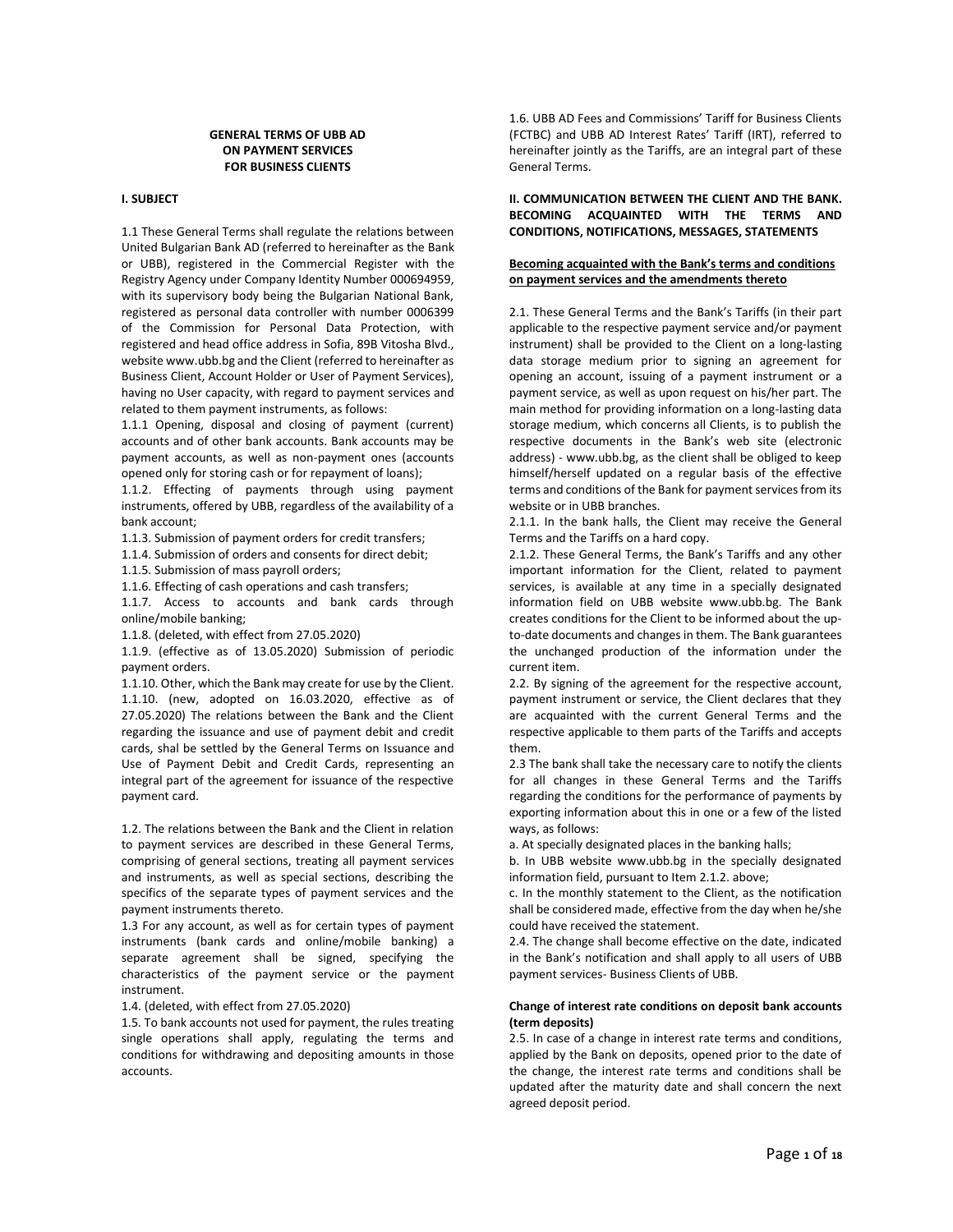### **Individual information about account movements and operations with payment instruments (statements)**

2.6. (amended on 01.07.2019, effective as of 22.07.2019) The client shall have access to the individual information about account movements and balances and information about operations with a payment instrument depending on the provisions of the respective contract for account/payment instrument and these General Terms - to be received on a hard copy in a branch of the Bank or available to be viewed and printed - in the Client's user profile in online/mobile banking or by email – at a valid email address specified by the Client.

2.6.1. The client shall undertake to inform the Bank in case that he/she does not receive account statements in the agreed manner. In case of a non-received account statement, of which the Bank has not been informed and more than one period of the agreed term for its receipt has elapsed, it shall be considered that the Client has acted with negligence and has not employed the due care to receive information of the effected transactions.

2.6.2. If the Client indicates an incomplete or incorrect address, as well as in case he/she fails to notify the Bank in writing of the change of his/her address, all notifications and invitations for which that was the selected manner of notification, sent by the Bank to the Client, shall be considered validly delivered.

2.6.3. If the Client cannot be found twice on different days at the address designated by them for delivery of a notification sent by the Bank, then the notification shall be considered validly delivered.

2.6.4. (new, adopted on 01.07.2019, effective as of 22.07.2019) A statement may be received upon request at any branch of the Bank. When it is received, the Bank shall send a free text message at the Client's mobile phone number registered with the Bank, containing information about the account balance in line with the statement.

2.6.5. (new, adopted on 01.07.2019, effective as of 22.07.2019) The Bank shall send a free text message once a year at the Client's mobile phone number registered with the Bank, containing information about the balances of the Client's accounts on which there have not been movements in the previous calendar year.

2.7. Each business client of online banking, as per the Bank's terms and conditions for this type of service, may receive information on the movement on his/her accounts/transactions with his/her payment instrument in his/her online banking user profile for the period after signing the Online Banking Agreement and after adding the account for usage through this channel.

2.8. The communication between the parties hereunder shall be mutual and in both directions, in view of which the Client shall be obligated to keep himself/herself updated periodically and regularly of the changes or the new features of payment services, which UBB offers - through the Bank's website and in the branch network. Non-performance on this obligation shall be considered a violation of these General Terms and the specific agreement.

**III. TERMS AND CONDITIONS FOR REGISTRATION AND IDENTIFICATION OF CLIENTS UPON CONCLUDING AGREEMENTS FOR OPENING OF ACCOUNTS / ISSUING OF PAYMENT INSTRUMENTS** 

# **Identification of Clients upon opening an account**

3.1. Prior to the bank's entering into business relations with a Business Client the Bank shall identify it, the persons that manage and represent it, as well as its actual owners. The Bank shall be entitled to check the authenticity of the documents provided to it through using data, documents and information from independent sources.

3.2. The bank performs the initial registration of the Client only in the presence of their legal representative or their proxy, who identifies themselves with an authorization, corresponding to the requirements of UBB, listed in these terms and conditions, except in cases of distant conclusion of an agreement for a bank account by clients of other banks from the group of KBC and IBOS.

3.2.1. Initial registration of a client by a re-authorized person shall not be allowed.

3.3. A Business Client, willing to use payment services, shall provide to the Bank the following documents and information: 3.3.1. The Client's lawful representative or a person, authorized by him/her shall provide consent to the Bank about photocopying his/her identity document for its records.

3.3.2. (amended on 26.08.2019, effective as of 14.09.2019) Certificate of current registration in the Commercial Register and the register of legal entities with non-economic purpose /Bulstat Register with the Registry Agency, issued not earlier than one month prior to the request for account opening or a notarized certificate of current registration, printed from the Internet page of the Commercial Register and the register of legal entities with non-economic purpose /Bulstat Register, or a certificate of current registration, printed from the Internet page of the Commercial Register/Bulstat Register by the servicing bank employee on the day of registration by the client. Regarding clients who are registered in other registers, an original certificate in the respective register is required, issued no more than three months before it being presented at the Bank.

3.3.3. A commercial representative office of a foreign entity shall present a document for registration in the Bulgarian Chamber of Commerce and Industry;

3.3.4. A copy of the Articles of Association, respectively Statutes or Incorporation Agreement, by which to check the powers of disposal of the Account Holder's property. The copy shall be certified with the original signatures of the individuals, representing the Account Holder. A legal entity, established with an enactment or administrative decree shall provide a copy of either the enactment or the administrative decree, under which it has been established.

3.3.5. When certain activity is subject to a license, permit or registration, in case the Account holder effects deals and operations relating to this activity, he/she shall provide a copy of the respective license, permit or certificate of registration;

3.3.6. Upon disposal on the part of a proxy an original or a notarized copy shall be provided of the act, through which the individuals have been empowered to dispose of the funds in the account.

3.3.7. Specimen of the signatures of the individuals, who will dispose of the funds in the account, as the signatures of these individuals shall have to be laid in the presence of an employee of the Bank;

3.3.8. A sole proprietor shall present all above listed documents, except that under Item 3.3.4.;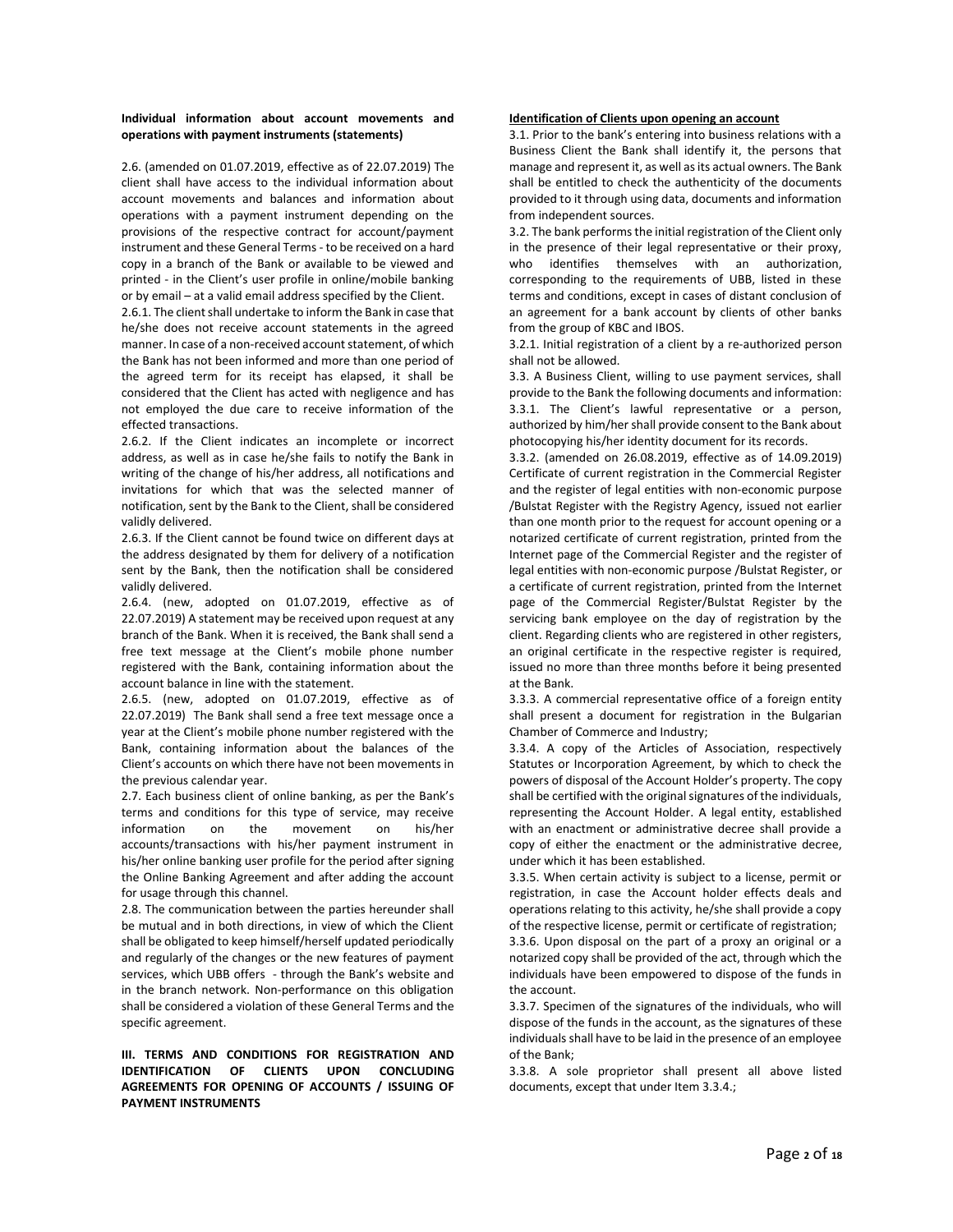3.3.9. A legal entity that has not been registered in the Republic of Bulgaria or a company, which is not a legal entity and has been registered abroad, shall provide documents, certifying its proper incorporation and existence, as well as all documents, analogous to those above, by taking into consideration the requirements of the applicable law.

3.4. The Bank shall be entitled to also require other documents by its own judgment, of which it shall inform the Client (for example declaration forms regarding the introduced by the Bulgarian legislation automatic exchange of financial information with foreign jurisdictions, bank references, documents for rented premises, paid communal services, etc.). Besides the indicated documents the Bank may also require from the Client other documents in view of the particular product, adherence to regulatory requirements or implementation of good banking practices.

3.5. The Bank shall be entitled to refuse registration and account opening to a client, without the obligation to motivate the reasons for its denial.

3.6. The registration data of the Client may be amended after certifying the respective circumstances before the Bank through official or notarized private documents. Changes, subject to entry into public registers, shall only have effect in relation to the Bank since the moment of its being informed in writing by the legal representative or proxy, pursuant to the current general Terms, of the occurred change.

3.6.1. Changes in the data about specific payment instruments shall be declared with the respective sample forms of the Bank.

3.6.2. Upon signing an agreement for opening a new account /issuing of a new payment instrument of an already registered client, the same shall present only updated data, in case there are changes after the initial registration or data, required according to the specifics of the Agreement for the respective payment instrument.

3.6.3. In case of ambiguity in data regarding a Client, the Bank may deny performance of a transaction until the due certification of the occurred changes in the data.

3.7. Identification of employees of a business client, willing to use the mass payroll service, shall be performed under the procedure of the General Terms on Payment Services for Individuals.

3.8. Upon changes in the individuals, authorized to dispose of the amounts on the account, the legal representative of the Client, respectively an empowered by them individual with an authorization, in accordance with the requirements of the current general Terms, shall immediately notify the Bank. In the cases of persons, using also online banking, a Data Amendment Card shall be additionally submitted. The Bank shall terminate the payment of amounts under a letter of attorney when the bank has been notified in writing that the letter of attorney has been either terminated or revoked. The Bank shall not be held responsible, when it has not been timely notified in writing of the withdrawal or termination.

3.8.A. (new, adopted on 25.01.2021, effective as of 28.01.2021). The Bank shall be entitled, at its own discretion, to use publicly available information about the Client for the purposes of presenting his/her/its scope of activity in UBB Trade Club Internet platform at [https://trade.ubb.bg,](https://trade.ubb.bg/) before the participants therein, in order to discover and connect with potential trade partners. In case the Client does not wish the information under the previous sentence to be published in UBB Trade Club, he/she/it shall have the right to object at any moment by notifying the Bank in writing.

# **Terms and conditions for working with persons authorized by the Client**

3.9.1. Account disposal by a proxy shall be allowed in all branches – in case that the letter of attorney has been input in UBB's Authorities Verification Electronic System. The Account Holder will be able to restrict the proxy's disposal to particular branches, as stated in the letter of attorney. The letter of attorney shall be provided by the empowered person in original with attestation of the authorizer's signature by a notary public or attestation by the Bulgarian consular officials abroad or a notarized copy, made from the original document. 3.9.2. (amended on 16.03.2020, effective as of 27.05.2020) Upon disposal of amounts on the account by a proxy, they shall identify themselves with the ID document described in the letter of attorney. The Bank shall also accept the representative's identification with a re-issued document (upon validity expiration of the one, entered in the letter of attorney). The letter of attorney shall clearly indicate the will of the Client for the proxy to dispose of the amounts in the account. The Bank and the Client shall explicitly agree that a letter of attorney with account disposal right shall also include the proxy's right of disposal via online and mobile banking, unless the letter of attorney explicitly stipulates that the right of disposal shall be limited to physical presence methods only. 3.9.3. Account opening by a re-authorized person shall not be allowed. Effecting of operations by a re- authorized person shall be allowed only in the cases when the Account Holder has indicated in the initial letter of attorney that the authorized person has the right to re-authorize.

3.9.4. Should the power of attorney contain complicated assumptions, amount limits or other specific restrictions or requirements of the account holder, the Bank may either demand opening of a special purpose account or refuse the rendering of the service to the client.

3.9.5. In case the Bank has not been notified in advance and in writing by the Account Holder that a proxy would appear on his/her behalf, as well as regarding the range of the latter's powers and in case the presented letter of attorney contains texts of vague application, as well as in other explicitly listed in the current general Terms cases, the Bank may refuse the rendering of the service to the proxy without justification of the authorization clauses' interpretation.

3.9.6. Upon a change of persons, authorized to dispose of the amounts in the account, the Account Holder shall immediately notify the Bank in person. In case of non-notification, the Bank shall have the rights pursuant to Item 3.9.5

3.9.7. In addition, a Data Amendment Card shall be submitted, in the cases where the individuals use e-online banking.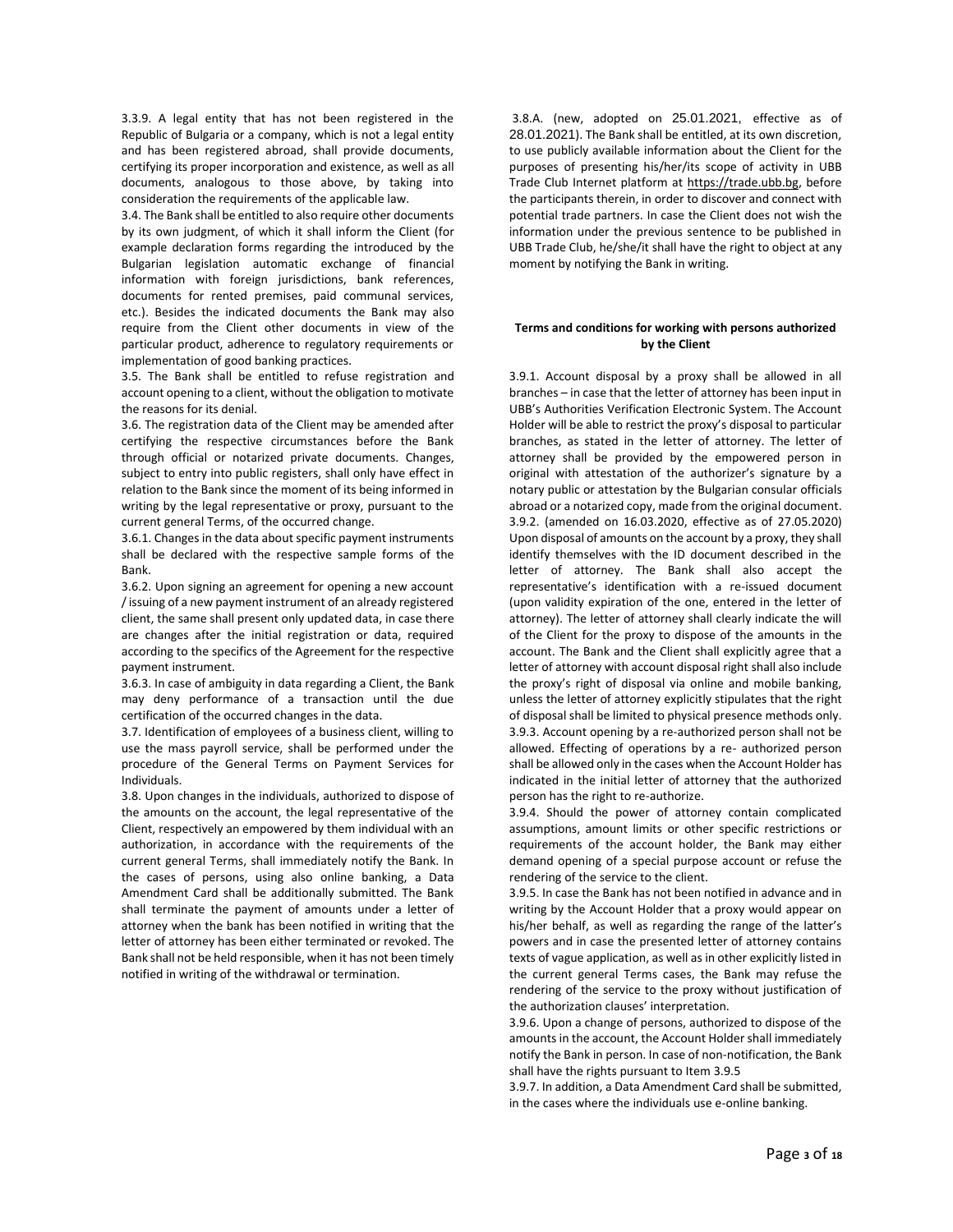3.9.8. The bank accepts that letters of attorney for disposing of current accounts and savings deposits also relate to deposits, opened to them.

3.9.9. The Bank does not accept letters of attorney from Clients if the notarization date on the Client's signature is more than 5 years earlier than the date of the proxy's visit to the Bank.

3.9.10. For the purposes of representation through letter of attorney, notarized by a foreign notary, it is necessary that the proxy should personally deposit the letter of attorney at the Bank.

**Letters of attorney with notary certification of the signature, letters of attorney, notarized by the Bulgarian consular officials abroad; letters of attorney, notarized by bodies of the local administration in the Republic of Bulgaria and judges for registration; letters of attorney, notarized by foreign notaries**

3.10. (amended on 16.03.2020, effective as of 27.05.2020) For conclusion of an agreement and receipt of personalized security features for access to online banking, the Bank does not accept letters of attorney with attestation of the Client's signature performed by bodies of the local administration in the Republic of Bulgaria and judges for registration, under item 83 of the notaries and notary activity act, as well as foreign notaries.

3.11. (amended on 25.01.2021, effective as of 28.01.2021) The bank accepts letters of attorney for disposal of Client's funds, performed through a proxy with a letter of attorney, notarized by foreign notaries only from the United States of America, Canada, the United Kingdom of Great Britain and Northern Ireland and the Member States of the European Union.

3.11.1. Letters of attorney, as well as other official documents, drawn up in a foreign country, shall be presented to the Bank certified in a Bulgarian Embassy or Consulate in the respective country or legalized, respectively accompanied with an "apostille" and translated in Bulgarian by a sworn translator with a notarized signature.

### **Authorization regarding remote access payment instruments**

3.12.1. (amended on 16.03.2020, effective as of 27.05.2020) Remote access payment instruments (online/mobile banking) shall be used personally by the Account Holder, as he/she shall not be entitled to authorize third persons to effect actions with the payment instrument, nor shall he/she cede it to third parties for performing operations with it.

3.12.2. The Bank shall accept proxies to sign agreements on behalf of the Account Holder, as well as to receive a payment instrument and its personalized security features after its issuance/re-issuance by the Bank on condition that the letter of attorney contains an explicit clause about such actions.

3.12.3. (amended on 16.03.2020, effective as of 27.05.2020) Remote access payment instruments – online and mobile banking shall be used personally by the Client, as he/she shall be entitled to authorize third persons to effect actions with the respective payment instrument upon observance of the terms and conditions, provided herein.

3.12.4. (amended on 16.03.2020, effective as of 27.05.2020) Submitting a request for or a change of a mobile phone number for receipt of personalized security features – SMS passwords/ codes for activation and verification upon using the online/mobile banking shall be performed personally by the Client, and by a proxy only if the latter has been explicitly authorized for this action, as the letter of attorney shall have to specify a phone number of a particular mobile phone.

#### **Revocation of a letter of attorney**

3.13.1. The revocation of a letter of attorney shall be made in writing and explicitly by the Account Holder as this may be performed personally in any branch of the Bank or through a written notification, sent to the updated head office address of the Bank.

3.13.2. The Bank shall terminate the rendering of payment services based on a letter of attorney, when it has received a notification in writing that the letter of attorney has been terminated or revoked. The Bank shall not be held responsible, when it has not been timely notified in writing of the withdrawal or termination.

3.13.2.A. (new, adopted on 16.03.2020, effective as of 27.05.2020) Upon revocation through a written notification, submitted at a branch of the Bank, of a letter of attorney of a Client's proxy, explicitly authorized with the right to determine the persons that are allowed to access and dispose of via online and mobile banking upon observance of the provided herein, a Data Amendment Card shall be filled in, explicitly confirming the authorized persons and their rights to access the accounts of the Client after revocation of the letter of attorney. With regard to the persons with account disposal rights, the respective letter of attorney shall be provided upon observance o fthe requirements hereof.

3.13.2.B. (new, adopted on 16.03.2020, effective as of 27.05.2020) Upon revocation through a notification that has not been submitted in person at a branch of the Bank, of a letter of attorney of a Business client's proxy, explicitly authorized with the right to determine the persons, entitled to access and dispose of via online banking, the access to the online and mobile banking of all representatives of the Client, other than the lawful one, shall be terminated, until the lawful representative's appearance and confirmation by the latter of the names of the persons, entitled to access the online and mobile banking with the respective access type.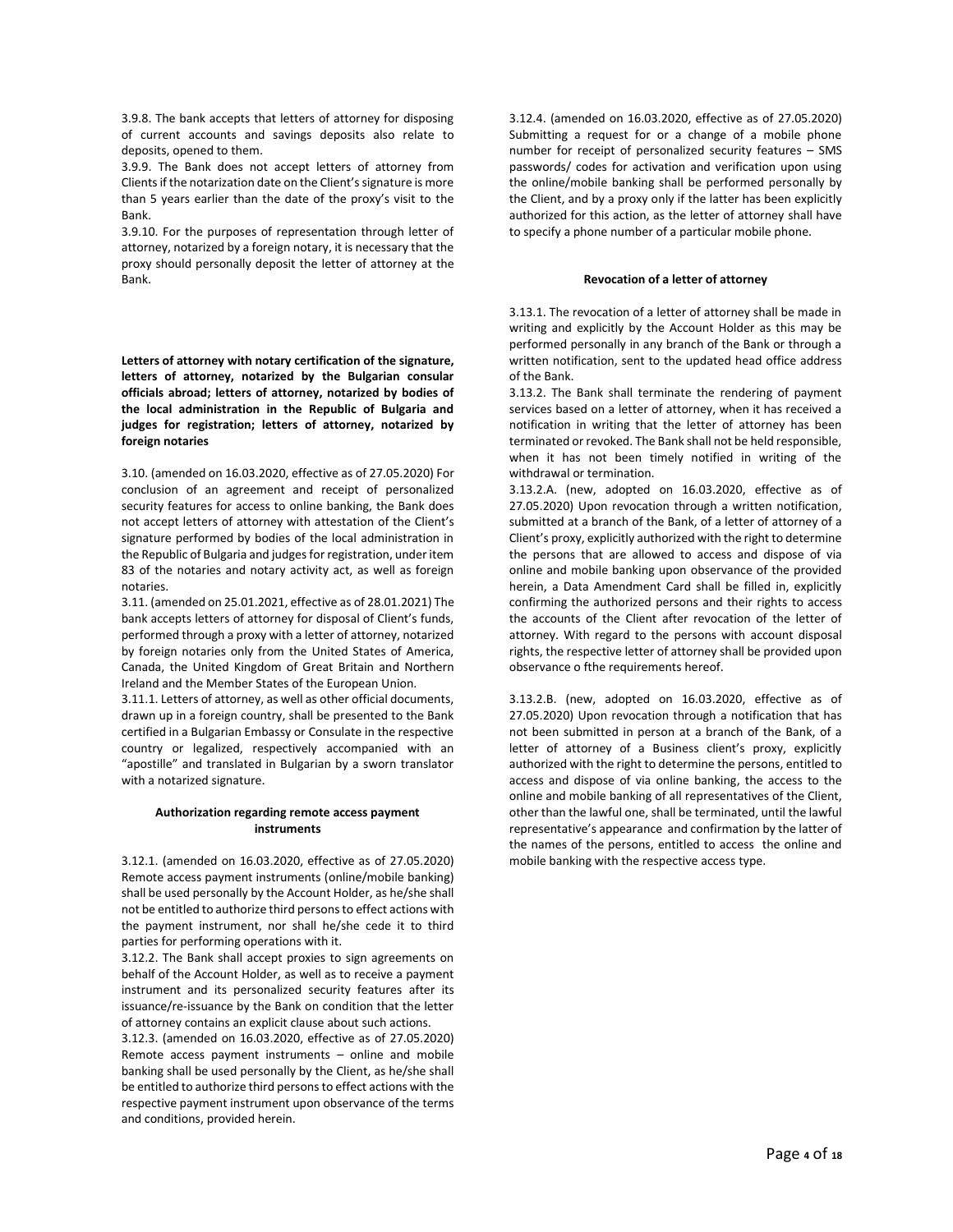3.13.2.C. (new, adopted on 13.12.2021, effective as of 14.12.2021) The Bank and the Client agree that the discontinuation of access of users to the online and mobile banking in the manner and according to the procedure, as stated in It.7.9.A hereof, shall discontinue the access specifically and only of the users, selected by the lawful representative(s) of the client for access discontinuation, thus not limiting the other rights of the users, granted by the lawful representative(s), including, but not limited to, effecting payment operations in a branch of the Bank, as well as not discontinuing or limiting the other users' rights for operation in the system for online and mobile banking, other than those selected by the lawful representative(s) of the Client. In case the Client wants to withdraw the power of attorney, used for the purposes of representation before the Bank of the users, whose access to the online and mobile banking has been discontinued according to the procedure and in the manner specified in It.7.9.A, then the he/she/it shall have to adhere to the manner, specified in Art.3.13.1 hereof.

3.13.3. The appearance of a new proxy shall not terminate the former proxies' powers.

### **Letters of attorney for receipt of documents or for submission of signed payment orders**

3.13.4. The legal representative of a business client may empower a person to perform certain activities – for receiving bank documents, depositing of cash and submission of payment orders at the Bank through filling out a standard form of the Bank. The documents, treating the disposal powers, shall have to be signed by the authorizer, while the authorized person shall be their bearer.

#### **Servicing in the bank's branch network**

3.14. Each business client may be serviced in a convenient to them branch of the Bank.

#### **IV. ACCOUNT TYPES**

4.1. The Bank shall open the following account types to Business Clients:

4.1.1. Current accounts;

4.1.2. Term deposits to current account;

4.1.3. Accounts of individuals, necessary in terms of profession or economic activity, practiced by them, requiring a registration under the procedure of the Act on BULSTAT Register.

4.1.4. Liquidation accounts for storage of funds of entities in liquidation

4.1.5. Accounts of state budget spending entities;

4.1.6. Retention accounts for storage of funds, provided for establishment of a legal entity

4.1.7. Special accounts for storage of funds of entities with initiated bankruptcy proceedings;

4.1.8. Accounts with a special regime and purpose and with a guarantee function (escrow accounts).

4.2. The Bank may also open other account types, apart from the above described, upon preliminary agreeing the particular terms and conditions with the Client.

4.3. Within the frameworks of the above-described account types the Bank may provide to a particular group of clients target products, which specific terms and conditions are regulated in the respective agreements for these products.

### **Current accounts**

4.4. The Bank shall open a current account for an indefinite period in the name of the Client, in and from which against consideration fund transfers and deposits shall be received and payments shall be effected within the available amounts. 4.5. The client may use an overdraft on the account up to a preliminary defined contractual limit, based on a separate agreement, concluded with the Bank.

4.6. The Bank offers the service of payroll processing for the employees of a business client from the latter's current account, as for this purpose the employees shall have to be holders of accounts with debit cards, issued to those by UBB or by another local bank.

# **Term deposits to account**

4.7. Agreement for a term deposit to an account may be signed on condition that the Client is a holder of a current account in the same type of currency, in which he/she wishes the term deposit to be opened. The individual features of the selected deposit type shall be indicated in the respective agreement and the Tariff.

4.8. The disposal of the deposit shall be made through the account, to which it has been opened.

4.9. On the maturity date the Client may select one of the following options:

4.9.1. To renew the deposit over the same period, as the principal shall include also the accrued interest from the previous period;

4.9.2. The deposit may be renewed for the same period with the amount of the initial principal, as the accrued interest could be posted to the account, to which the deposit has been opened;

4.9.3. To terminate the deposit, as the principal and the accrued interest may be posted in the account, to which the deposit has been opened;

4.9.4. For separate deposit types the Client may select the accrued interest to be posted to an account, different from the account to which the deposit has been opened.

4.10. The Client may terminate an Agreement for a term deposit, without penalty in the accrued interest, on the date specified in the Agreement. If this date is a non-business day, the closing shall be performed on the first business day, following the date of the period's expiry.

4.11. Upon early termination of the agreement or upon enforcement actions, the Bank shall accrue interest on the amount for the time of its actual staying on deposit at a reduced interest rate, determined in the Interest Rates' Tariff. 4.12. In case of termination of an agreement for a term deposit in foreign currency the amount, which is smaller than the smallest denomination banknote in the respective foreign currency, shall be paid in BGN equivalence according to the buy exchange rate of UBB.

# **Retention Accounts**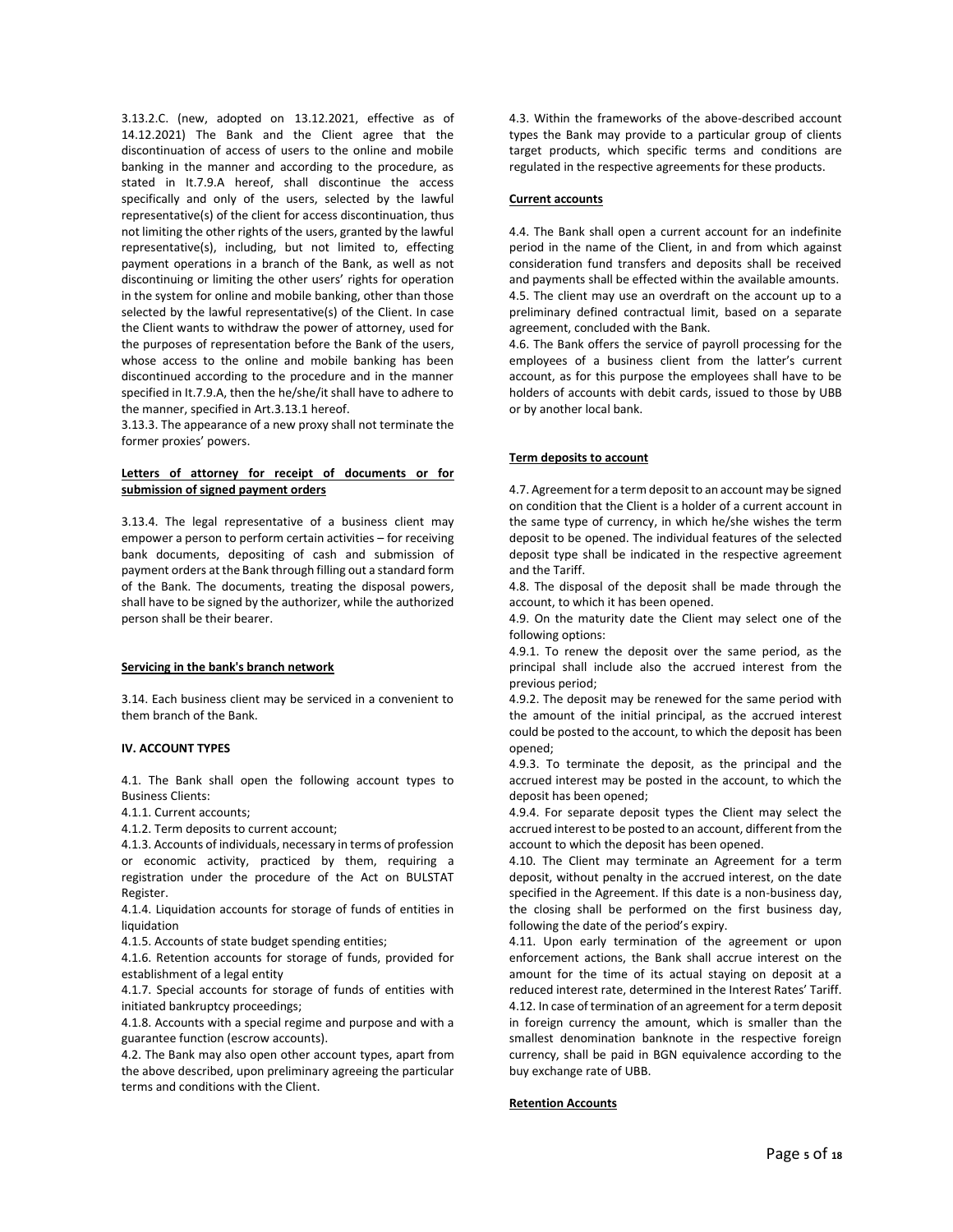4.13. The Bank shall open retention accounts for the following purposes:

a. capital raising for incorporation of a legal entity;

b. for increasing the capital of an already established legal entity;

c. for raising the full amount of the company's capital increase, as registered with the respective District Court

4.14. In case a Client requests opening of a retention account in a foreign currency, other than euro (EUR), he/she agrees to take the risk of a change in the exchange rate, which may result in a change in the value of capital.

4.15. Disposal of funds, deposited in a retention account for incorporation of a legal entity shall be made after presenting in the Bank a Certificate from the respective competent body that the company has been established and the establishment has been properly registered. No partial disposal of funds shall be allowed.

4.16. In case within a 3-month period of opening the account the respective management body fails to certify before the Bank, that the company has applied for registration before the Registry Agency, depositors may withdraw the installments they have made in full amount.

### **Liquidation accounts for storage of funds of entities in liquidation**

4.17. UBB shall open liquidation accounts with holder-entities, for which there is an initiated liquidation procedure. A liquidation account agreement shall be signed with the client. For the purpose of opening a liquidation account a copy of the act for declaring liquidation and appointing of liquidators shall be presented, certified by the authority, which has issued it and a specimen of the liquidators' signatures.

# **Special accounts for storage of funds of entities with initiated bankruptcy proceedings**

4.18. UBB shall open special accounts to entities undergoing bankruptcy proceedings. A Special Account Agreement shall be signed with the Client. For opening a special account a court-certified copy of the ruling for opening bankruptcy proceedings and appointing an assignee in bankruptcy shall be presented, as well as a specimen of the signature of the assignee in bankruptcy.

### **Accounts with a special regime and purpose and with guarantee functions**

4.19. Accounts with a special regime and purpose shall be opened after preliminary coordination with the Bank if the Account holder wishes UBB to monitor the fulfillment of particular disposal schemes, incl. justification, administration of the performance of deals of substantial value, where the Bank acts as a guarantor for payment of the amount upon proving certain conditions.

4.20. The Bank shall open such accounts upon submission by the parties under the deal of a written request, describing the deal, its purpose and the Bank's guarantor function.

#### **Interest terms**

4.21. The Bank shall accrue interest on the account balance, in accordance with the interest rate, applicable to the specific account type, indicated in the IRT. Amounts below the minimum balance, specified in the FCTBC, shall not bear interest.

# **V. TERMS AND CONDITIONS FOR EFFECTING PAYMENTS**

5.1. Account funds shall be disposed of through payment documents, containing all required by regulations essential requisites, as well as regulated remote methods for effecting transactions through bank cards and online/mobile banking, while observing the specific characteristics of the separate account types, the legal requirements and the terms and conditions of the Bank.

5.2. The Bank shall effect payments from the account only by order of or upon the preliminary consent of the Account Holder, under the terms and conditions set by the latter, up to the available account balance and the approved overdraft. The Bank shall not perform partial payments under separate orders or requests for payment. An exception to these rules shall be made only for enforcement actions as provided for by law, in the cases of ex-officio collection under the procedure of Ordinance № 3 of the BNB, as well as upon refunding amounts received in the account as a result of error or incorrectly effected operations (ex-officio rectification transfers).

5.3. The Bank shall effect the payments in the chronological sequence of receiving payment orders / request, except for the cases of enforcement collection of receivables and exofficio rectification transfers.

5.4. The types of payment operations, performed by the Bank, are, as follows – withdrawal and depositing of cash; ordering and receiving credit transfers; mass payroll order for crediting the accounts of a business client's employees, ordering and receiving cash transfers; giving a consent for direct debit; ordering and receiving direct debit requests; payment operations with a card.

### Expenses

5.5. The Bank shall accept for execution credit transfers with the following instructions in terms of expenses:

5.5.1. Shared (SHA) – the payer and the beneficiary shall pay the fees and commissions respectively to the payer's bank and the beneficiary's bank, as the correspondent bank may deduct expenses from the fund transfer amount.

5.5.2. At the expense of the payer (OUR) – the payer shall pay all fund transfer fees, including those of the beneficiary's bank; 5.5.3. At the expense of the beneficiary (BEN) - the beneficiary shall pay all fund transfer expenses, including those of the payer's bank.

5.6. The restrictions on determining the expense allocation manner are specified in the Bank's Tariff, Fund Transfers Section.

5.7. The client shall undertake to pay all fees, commissions, interest and other due amounts, as indicated in the Tariffs of the Bank, including exchange rate differences(in case the Bank performs currency conversion upon a received transfer in a currency, different than the currency in which the account is maintained).

Authorization of payment operations

5.8. A payment operation is considered authorized from the moment, in which the Client (Payer) has: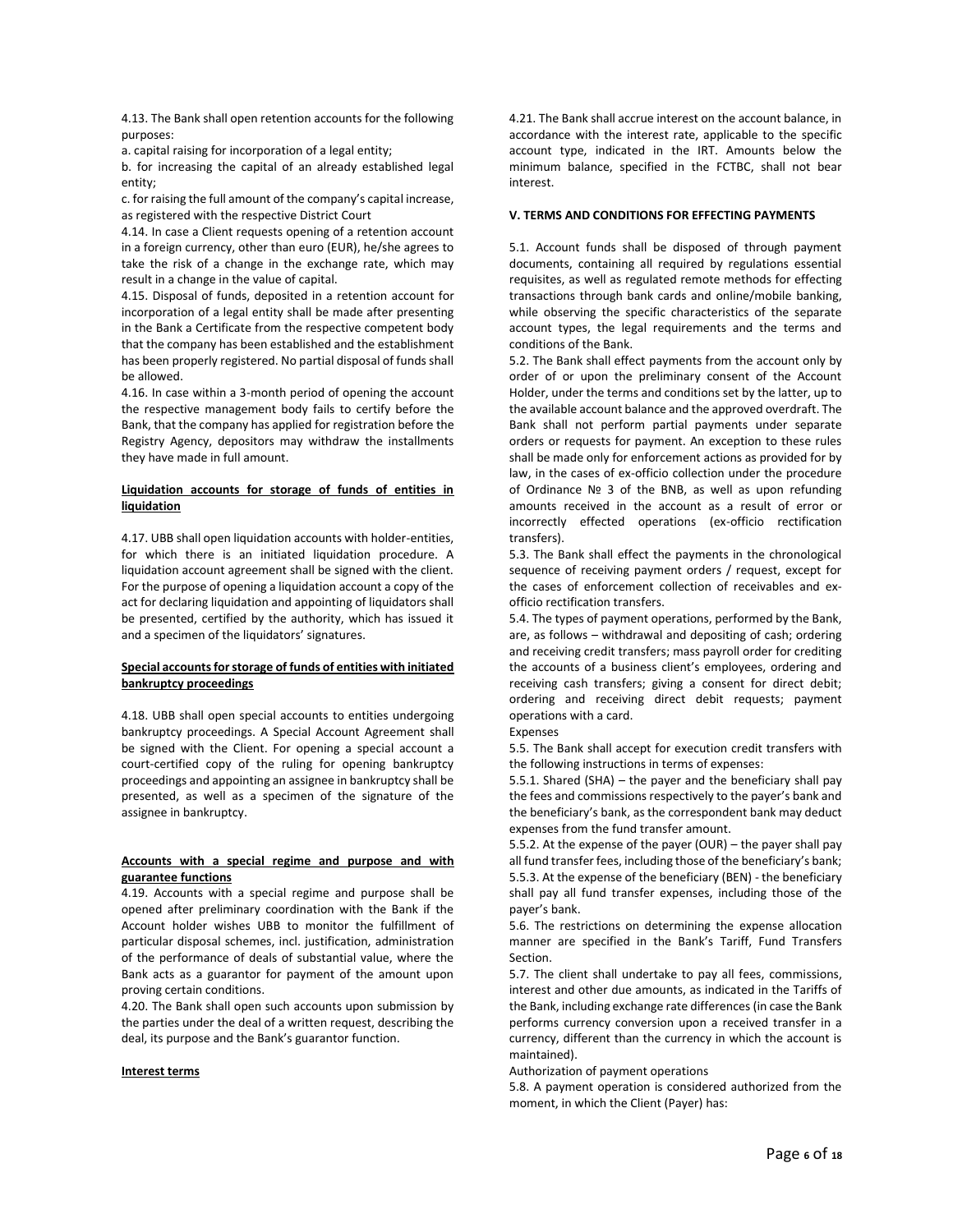5.8.1. Submitted a duly signed payment order (upon effecting a credit transfer or cash operations), submitted a mass payroll order (for transfer of salaries) or has given a written consent in a branch of the Bank (upon effecting a direct debit) or 5.8.2. With a remote method she/he has:

a. Submitted a payment order or has given consent through the online banking or mobile banking channel, while observing the specific requirements for operation through this channel; b. (deleted, with effect from 27.05.2020)

c) Upon receipt of a payment order at the Bank, sent by the Client through a payment initiation service provider (PISP).

5.9. The Bank shall perform the payment operations under Item 5.4 of this Section, while keeping the cut-off time for receiving orders, the deadlines for execution and fee allocation principles, specified in FCTBC. When the payment order has been received on a non-working day or received on Saturday (in the branches of the Bank, which are open on Saturday), it shall be considered as received on the next working day.

5.9.1. In case by the cut-off time for receipt of payments to be processed within the current day, there is no balance provided in the account in order to effect the payment order, the Bank shall return the payment document to the Client or shall make it available for her/him in the branch where it has been submitted;

5.9.2. A payment order through online banking shall be submitted once-off for processing in the Bank's accounting system.

5.9.3. An order for a direct debit shall be submitted within business hours for work with clients of the Bank's respective branch, on condition that the payer is the holder of the current account with UBB. No cancellation of the order shall be possible after its receipt by the Bank.

5.9.4. The client may submit to the Bank his/her consent for direct debit, in which she/he may indicate terms and conditions under which the Bank is to debit her/his account upon a beneficiary's order. A copy of the consent shall be sent to the beneficiary.

5.9.5. The client may submit a mass order for payroll of its employees, as for this purpose she/he/it has to provide in advance an electronic file or a hard copy list of its employees' data.

5.9.6. (in force as of 13.05.2019) Periodic payments shall be effected after filling in and submitting an Order for periodic transfer in view of effecting automatic recurring payments - a sample form, stating the following:

- Account of the Client from which periodic payments will be made;
- Data about the beneficiary and its bank account (beneficiary's name, IBAN, bank and the bank's BIC code);
- Amount of the requested periodic payment;
- Day of the month for effecting the payments, on which the client's account will be debited with the indicated amount. In the cases when during various months such day is either a non-business one or non-existent, the payment shall be effected on the next business day;
- Payments' recurrence (frequency). The client shall select the transactions' frequency with the following options: one, three, six, nine months or

one year;

• End date (date of last payment). Date on which the last payment will be made. In case such date has not been specified in the recurring transfer order, the latter shall be in effect until canceled (for an unlimited period of time);

Periodic payments may be:

- Intrabank payments (in the system of UBB) in the following currencies – BGN, EUR, USD, CHF and GBP. Fund transfer in foreign currency shall only be made in case the payer's and the beneficiary's accounts are in one and the same currency.
- Interbank payments routed to other banks on Bulgaria's territory – they shall be effected only in BGN.

In case the periodic payment is to be effected on a nonbusiness day or on Saturday, it shall be effected on the next business day. Periodic payments shall be with a transaction limit of up to BGN 10 000 or up to 5 000 currency units for intrabank transfers. In case there are not sufficient funds in the client's account, the periodic payment shall not be effected.

5.9.7 The client may cancel the payment and withdraw the submitted payment order only if its account has not been debited up to the moment of withdrawal. The bank administration costs for the cancellation shall be at the expense of the Account Holder and up to an amount, as determined in the effective FCTBC.

5.10. After a written notification to the Account Holder, the Bank may refuse to apply some of the forms for cash or electronic payment on account, including to refuse the effecting of a transfer in foreign currency in order to observe international requirements or risk limits of the Bank, as well as unfulfilled obligations under contractual relations with UBB.

5.11 The Bank reserves itself the right to change the cut-off time specified in the Tariff for receipt of payments, of which it shall notify the Client, according to the terms and conditions of Section I hereunder.

# Additional documents

5.12. In case of cross-border fund transfers, as well as in case of payments between residents and non- residents within this country's territory, all documents, required pursuant to the Foreign Currency laws shall be provided.

5.13. Pursuant to the effective legislation and upon request by the Bank, the Client shall present a written declaration on the origin of funds.

# Currency conversion

5.14. Upon a received or ordered fund transfer in foreign currency, different than the currency in which the account is being maintained, the Bank shall perform ex-officio currency conversion (arbitration) upon terms and conditions, specified in FCTBC.

5.15. Information on the exchange rates, applied by the Bank during the execution of payment operations, can be obtained in the banking halls and through online banking, as the used exchange rate shall be the one valid as of the transaction's time.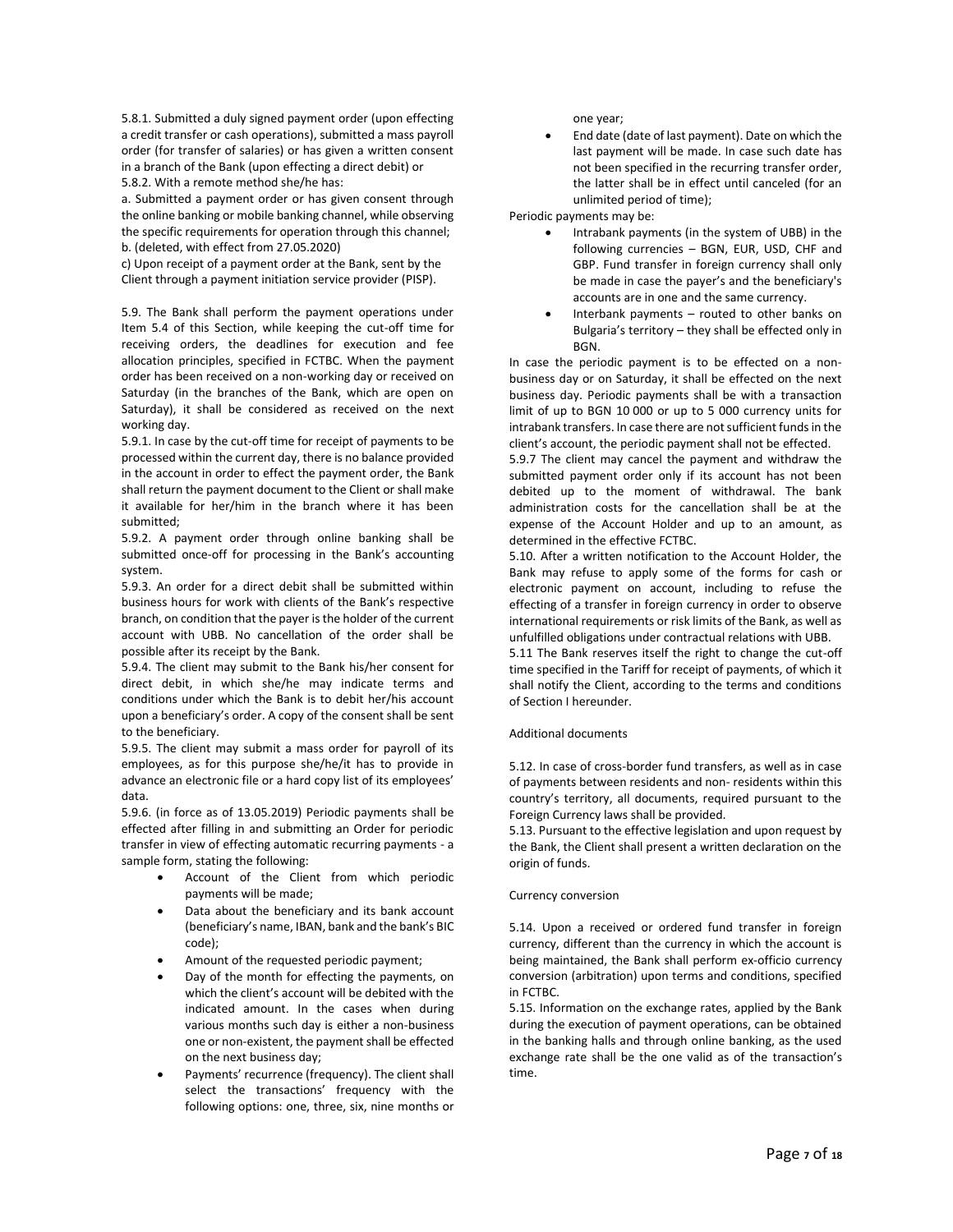# **Non-cash foreign currency operations with funds in a current account with value date on the same day or up to two business days from the day of negotiating a specific dea**l

5.15a (new, adopted on 11.11.2019, effective as of 18.11.2019) The Bank provides its Business clients with a possibility to effect a foreign currency exchange electronically with the funds available in their current accounts with regard to the currencies, with which the Bank operates, with value date on the same day or up to two business days from the day of negotiating a specific deal. The relations between the Bank and the Client in connection to such foreign currency operations shall be settled by the provisions under 5.15a – 5.15h hereof, which by accepting the present Terms and Conditions, the Client shall be deemed to have accepted as a contractual agreement with the Bank regarding the terms and conditions on concluding such deals.

5.15b (new, adopted on 11.11.2019, effective as of 18.11.2019) The Bank provides information on the current exchange rates for purchase-sale of foreign currency respectively at a teller desks or electronically in the office premises, on the Internet page of the Bank, on the home page of the electronic banking and the mobile banking application. 5.15c (new, adopted on 11.11.2019, effective as of 18.11.2019) The Bank shall be entitled to amend the official exchange rates within the same day, as this amendment shall not pertain to already negotiated but unpaid deals as at the moment of the amendment.

5.15d (new, adopted on 11.11.2019, effective as of 18.11.2019) A currency deal within the meaning hereof, may be concluded in person at an office of the Bank or through remote negotiation (via telephone with a currency dealer, or the currency exchange module in the electronic or mobile banking). Business clients can contact a currency dealer directly via the phone, as all telephone calls with the numbers 02 811 24 49/39/42/45/11 related to purchase-sale of foreign currency are recorded by the Bank, for which the Client shall render its consent by accepting the present General Terms. The rule as per the previous sentence shall be applied in case the Bank changes the telephone numbers for acceptance of foreign currency deals conclusion.

A deal concluded in person or remotely, shall be deemed concluded and shall become irrevocable forthe parties as from the moment of reaching an agreement between the Client and the Bank with regard to the following deal parameters:

1) amount and currency of the purchased, respectively sold by the party currency and sum;

2) payment and delivery - at a teller desks or electronically. In case of a teller operation, the following operation - payment and delivery, should be mandatory effected electronically; 3) the exchange rate of the deal;

4) value date of the delivery. In case of non-cash deals (between the client's accounts), negotiated by the Client via

electronic banking, the value date of the delivery can be on the day of negotiation (i.e. the same day), on the following day or on the second business day after the day of negotiation. Deals at a teller desks are concluded only and solely on the day of negotiation;

5) the Client's bank account, of which the sold foreign currency is to be collected, if applicable;

5.15e (new, adopted on 11.11.2019, effective as of 18.11.2019) After conclusion of the deal, the Client shall undertake to perform the purchase-sale of foreign currency in accordance with all negotiated parameters of the deal.

5.15f (new, adopted on 11.11.2019, effective as of 18.11.2019) Upon effecting purchase-sale of foreign currency electronically the Client shall undertake to provide in the account, specified by him/her, available funds of the sold currency, which is sufficient to carry out the operation no later than the end of the business day of the value date of the deal. By accepting the present General Terms, the Client gives its prior written consent as per Art. 21 of the BNB dated 18th April 2018, on the terms and conditions and procedure for opening payment accounts, for execution of payment operations and for use of payment instruments, on which basis the Bank shall be entitled to collect ex officio and unilaterally and/or as per the direct debit procedure, on the maturity date or after it, from the Client's account/s, opened with the Bank, all due amounts in relation to a concluded but unpaid foreign currency deal in accordance with this item. Upon lack of funds on the account or upon negotiation of the deal via telephone without duly depositing of an order in the Bank, the latter shall deem the deal canceled and shall perform ex officio a reverse deal (to the initially concluded one) as it applies the official as at the respective moment exchange rates of the Bank, as in this case the Bank may ex officio and unilaterally debit the Client's account/s opened with it, for repayment of all amounts in relation to the exchange differences arising from the reverse deal.

5.15g (new, adopted on 11.11.2019, effective as of 18.11.2019) In case the Client wants to purchase or sell foreign currency against Bulgarian lev, the deal will be executed at the respective buy and sell rates of the Bank for the respective currency to the Bulgarian lev. If the Account Holder wants to purchase or sell currencies other than the Bulgarian lev, the Bank will execute the deal by using the buy and sell rates for the respective currencies to the Bulgarian lev or by applying a direct cross rate, in case it is explicitly agreed with the Bank for the particular deal under the conditions of 5.15d above.

5.15h (new, adopted on 11.11.2019, effective as of 18.11.2019) If the Client wants to carry out a purchase-sale of foreign currency, which amount of a one-off deal, calculated as per the BNB exchange rate for the respective day, exceeds BGN 10 000, the Client may negotiate a preferential exchange rate with the Bank.

Right of refusal to effect ordered payments and ex-officio operations

5.16. The Bank may refuse to effect a payment order in case of ambiguity in the representative power of the person, submitting the payment order; unclear or illegibly filled in documents; lack of required documents relating to the payment; imprecise instructions; availability of international sanctions in relation to individuals, institutions or countries, related to the order, submitted by the Client, etc. The Bank does not accept customers involved in any kind of virtual currency activities (crypto currencies, bitcoins, etc.) and does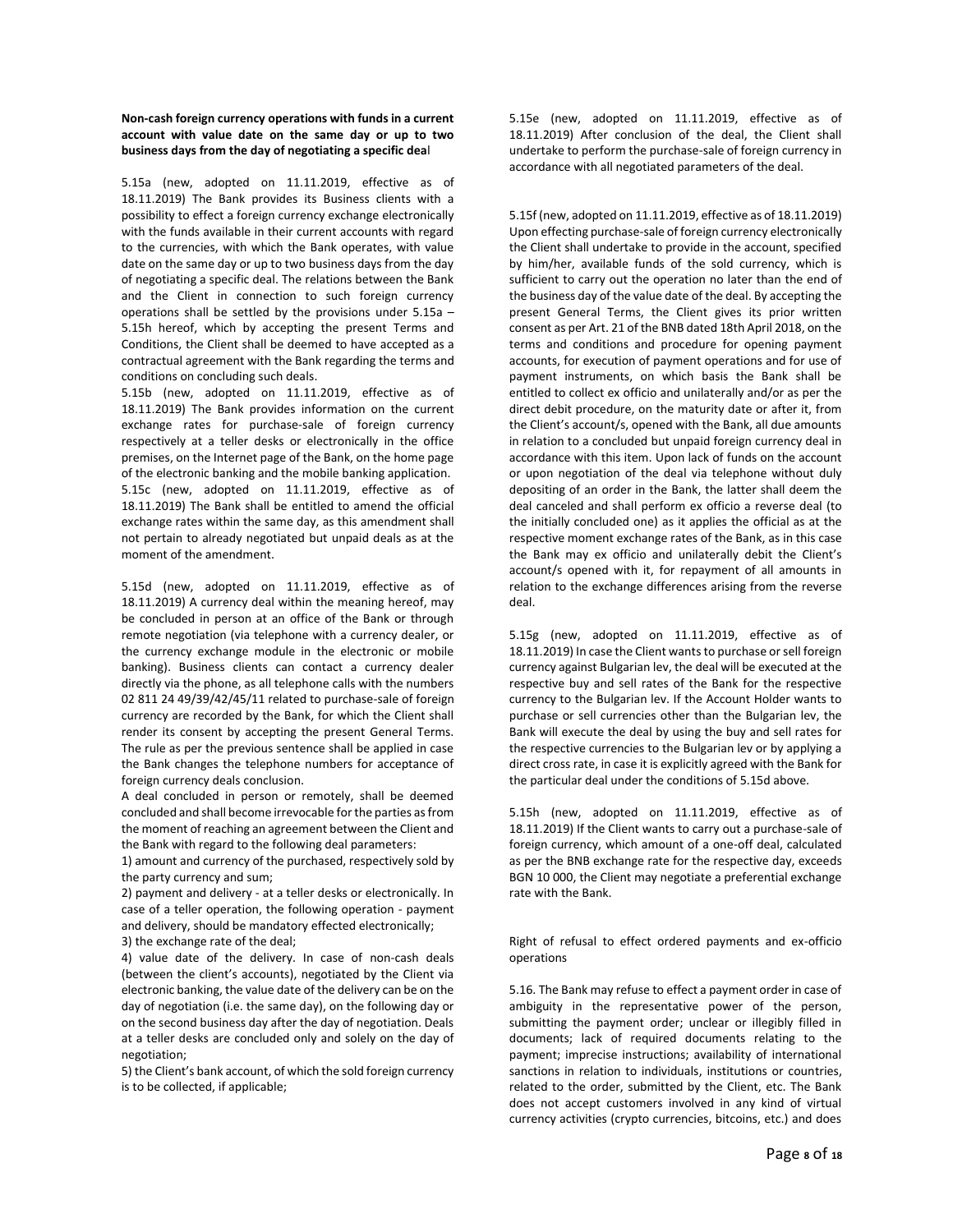not provide payment services related to such currencies, including, but not limited to any crypto currencies platforms.

5.17. In case since the latest active operation on account a period of over six months has elapsed (or other period according to the Bank's judgment), UBB shall apply additional measures for identification of the Client's representative, including also photocopying an identity document.

5.18. In case of erroneously received funds in an account of another holder due to an error of a Provider of payment services and regardless whether the Client is the payer or beneficiary of the transfer, the Bank shall be entitled to debit ex-officio the account with the amount of the incorrect transfer, by notifying the Client of the performed corrections. When funds have been received in the account as a result of fraud, the Bank shall be entitled to debit ex-officio the account with the respective amount and to effect an ex-officio rectification transfer to refund the improperly received amounts in an account of the payer or in an account of the payer's supplier of payment services, regarding which the Client gives her/his unconditional and irrevocable consent by accepting these General Terms and by signing the account agreement.

5.19. On the grounds of Ordinance № 3 of the BNB UBB is entitled to collect ex-officio from the account amounts, payable to it by the Account Holder, under receivables of UBB (i.e.: payment of interest, repayment installments under loans and credit cards, expenses for notification and collection of receivables, etc.), as well as under fees and commissions, payable to it by the Account Holder for rendered banking services, pursuant to the Tariffs, as of the moment of the amounts' deduction. If there are no funds in the particular account, the amounts may be collected from all other BGN or foreign currency accounts of the Account Holder with the Bank. In case the currency in the account/s is different than the currency of the debt, the Bank shall be entitled to purchase an amount equal to the amount of the debt (at the exchange rate of UBB for the debt currency), by also deducting the expenses made.

### **VI. REMOTE METHODS FOR ACCESS TO ACCOUNTS/CREDIT LIMIT AND EFFECTING OF PAYMENTS**

# **General principles for issuing, using and closing of remote access payment instruments**

6.1. (amended on 02.09.2019, effective as of 14.09.2019) Each Client may also dispose of his/her/its accounts/granted credit limit remotely, by using remote access instruments, as follows: 6.1.1. Online and mobile banking - after conclusion of a separate Agreement for online banking.

6.1.2. (deleted, with effect from 27.05.2020)

6.2. (amended on 02.09.2019, effective as of 14.09.2019, on 16.03.2020, effective as of 27.05.2020) The Bank shall issue the payment instrument, for which an agreement has been signed and shall deliver it to the lawful representative/ proxy/ together with the respective personalized security features, while ensuring its keeping secret from its employees and third parties;

6.2.1. (deleted, with effect from 27.05.2020)

6.2.2. The generated passwords for online banking on hard copy are provided to the Client within a term of 5 (five) work days after their declaration.

6.2.3. (deleted,, with effect from 27.05.2020)

6.3. Upon effecting transactions, the Client shall undertake to observe the security instructions for the respective instrument, given by UBB and shall monitor its periodic updating on the Bank's web site.

6.4. (amended on 02.09.2019, effective as of 14.09.2019, on 16.03.2020, effective as of 27.05.2020) The remote access payment instruments shall be used only personally by the individuals, authorized by the Client (representatives by law or by proxy) with no third party authorization possibility.

6.5. (amended on 16.03.2020, effective as of 27.05.2020) The Client shall undertake to use the payment instrument issued to him/her and the respective means for its use and to store them duly and safely, by protecting them from being lost, stolen, forged, from unauthorized access, or usage in another illegal manner.

6.5.1. (amended on 16.03.2020, effective as of 27.05.2020) Each Client shall be obliged to regularly monitor the transactions with a remote access payment instrument and their reflection in the accounts in the Bank, as described herein.

### **Notification in case of suspicion for illegal use and blocking**

6.6. (amended on 16.03.2020, effective as of 27.05.2020) In case of suspicion for illegal use of a payment instrument the Client shall immediately notify the Bank.

6.7. (amended on 16.03.2020, effective as of 27.05.2020) The Client shall immediately notify the Bank of a destruction, loss, theft, some other unlawful deprivation, forgery or illegal use, disclosure of the secrecy of the respective personalized security features, related to the payment instrument, as well as of performing an operation with the payment instrument, which has not been authorized by the Client and of an error or irregularity in administering the account, found by him/her.

6.8. After notification in accordance with Item.6.6 and Item 6.7 the Bank shall block the payment instrument.

6.9. In case that the client uses the online or mobile banking service, the notification may be performed through one of the following 2 channels: At the Client Contact Center's phone number stated at www.ubb.bg or at a branch of the Bank, by submitting a data change form.

6.10. (deleted, with effect from 27.05.2020 )

- 6.11. (deleted, with effect from 27.05.2020)
- 6.12. (deleted, with effect from 27.05.2020)
- 6.13. (deleted, with effect from 27.05.2020)

6.14. The Client's access to online/mobile banking, as well as the performance of payment operations through online/mobile banking may be blocked unilaterally by the Bank under the following conditions:

- For objective reasons, related to the security of the identification data or of the system and/or upon reasonable suspicion for unauthorized by the Client orders, submitted through online/mobile banking through the use of the means of authentication.
- When the Client or a representative of theirs breaches with their actions the requirements of the active normative acts, of the current General Terms, endangers the security and the correct functioning of the service.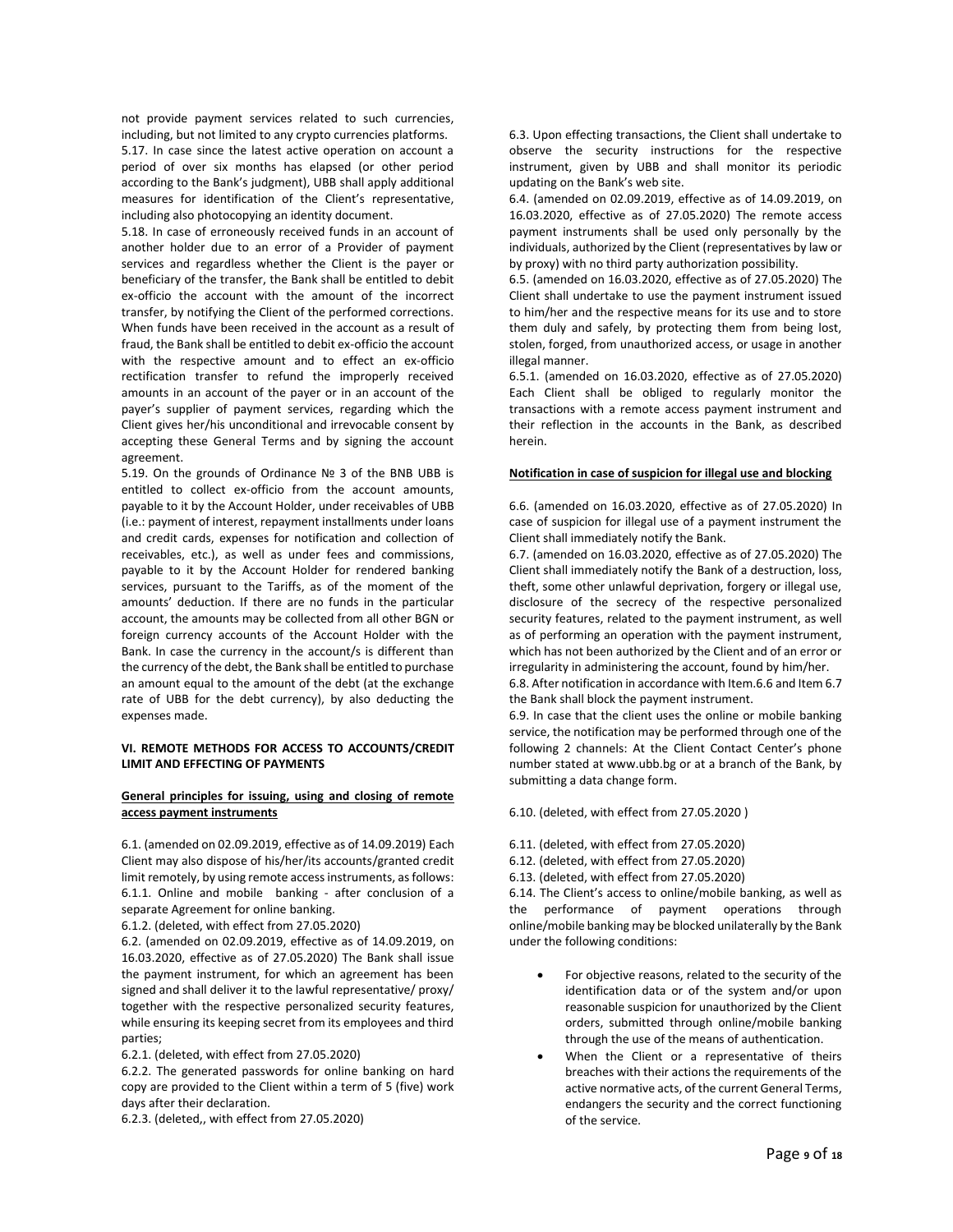6.15. The bank shall notify the Client about the blocking of access/performing of payment operations and about the reasons, if possible, before the blocking or at the latest immediately after that, unless the provision of such information is not allowed due to security considerations or the adherence to the normative requirements.

# **VIA. ACCESS TO A PAYMENT ACCOUNT FOR THE PURPOSES OF SERVICES FOR INITIATION OF PAYMENT AND SERVICES FOR PROVISION OF INFORMATION ABOUT AN ACCOUNT**

6.15. A. When the payment account of the Client is accessible online, the Client has the right to grant third parties access to their payment account - suppliers of payment services for initiation of payment and payment services for provision of information for an account.

6.15. B. The client has to take reasonable care when choosing, assigning and using an AISP or PISP.

6.15. C. The Bank is not a party under the agreement between the Client and the respective AISP/PISP. The Client is entirely liable for the choice of AISP/PISP for determination of the conditions, under which the respective suppliers shall provide them such services, as well as to secure that these suppliers shall adhere to the relative to them arrangements between the Bank and the Client, related to these services. More specifically, the Bank shall accept incoming payment orders, related to a payment account of the Client and requests for information for a payment account of the Client, submitted through AISP/PISP and provided that it successfully identifies the Client, as outgoing from the Client. The Bank bears no responsibility for the provision by the Client to AISP/PISP of their personalized means of access to the payment account with the Bank. Supplier of payment services under provision of information for an account (AISP) does not have the right to submit orders for execution of payment operations from a payment account of the Client with the Bank.

6.15. D. The Bank has the right to refuse AISP/PISP access to the payment account in case that it establishes or has reason to think that it is present with unauthorized access or access to the payment account of the Client with fraudulent intent by AISP/PISP, including unauthorized initiation of a payment operation or initiation of a payment operation with fraudulent intent. In the cases described in the previous sentence, the Bank shall take the necessary measures to inform the Client, unless when the provision of such information is not allowed due to security considerations or in light of the adherence to normative requirements, obstructing the informing of the Client.

# **VII. ONLINE BANKING, MOBILE BANKING AND ELECTRONIC NOTIFICATIONS**

7.1. UBB clients have access to the online banking (Internet banking on an electronic address https://ebb.ubb.bg), 24 hours a day, without a day off, as the payment orders are executed during the Bank's work hours, in accordance with the designated in the Tariffs dead lines for accepting and processing of BGN and currency transfers. The conditions, the instructions for use of the service and the technical requirements for the use of the service are published on the web-site for online banking in the sections "Security", "Frequently Asked Questions" and "Help".

7.2 (amended on 16.03.2020, effective as of 27.05.2020) Upon signing an online banking agreement with the Bank, the Client shall sign a "Registration card for online banking", stating the numbers of the accounts, for which he/she/it wishes to receive information and/or effect banking operations through the online banking channels, as well as the individuals that will operate with those and their rights for access to the system, as a letter of attorney certified by a notary public shall be presented for the individuals, other than the lawful representative, for whom access has been requested with account disposal rights via online and mobile banking.

7.2.A, (new, adopted on 16.03.2020, effective as of 27.05.2020) The onlilne banking agreement shall be signed by the lawful representative of the Client ot by a person, explicitly authorized by the Client's lawful representative with a right of sigining an online banking agreement.

7.2.B. (new, adopted on 16.03.2020, effective as of 27.05.2020) If the Client's proxy as per the previous Item 7.2.A has been explicitly authorized with rights to re-authorize third persons and determine their rights of access to and disposal of the Client's accounts via online/mobile banking, he//she/it shall specify them in the Online Banking Registration Card or in the Data Amendment Card, as well as shall provide a notarized letter of attorney for re-authorization of the persons specified by him/her/it in the Online Banking Registration Card/Data Amendment Card.

7.2.C. (new, adopted on 16.03.2020, effective as of 27.05.2020) In case, the Client's lawful representative or his/her/its proxy, disposing of the respective rights, wishes to provide a third person only with access to information (reference) services, as well as online banking document input rights, he/she/it shall have to fill in only the Registration Card or respectively the Data Amendment Card for online banking. 7.2.D. (new, adopted on 16.03.2020, effective as of 27.05.2020) The personalized security features for authentication and access to online banking shall be received in person by the individuals, specified in the Registration Card/Data Amendment Card.

7.2.1. (new, adopted on 08.07.2019, effective as of 14.09.2019) In order to use the online banking services, the Client shall also provide for the inividuals, authorized by them also a mobile phone number, needed for receipt of SMS passwords/ codes for activation and verification.

7.3.1 (amended on 08.07.2019, effective as of 14.09.2019) Upon login to the online banking system, the Client need to authenticate himself/herself with a user number, a login password for online banking and have to enter a uniquely generated one-off code/password:

a) received through an SMS to the mobile phone number of the Client, provided as per It. 7.2.1 or

b) generated by a hardware device, property of UBB, or

c) generated by a mobile application for iOS and Android operating systems

7.3.2. (amended on 08.07.2019, effective as of 14.09.2019) Upon executing orders for payment transactions, additionally a uniquely generated dynamic code/password has to be entered and which is:

a) received through an SMS to the mobile phone number of the Client, provided as per It. 7.2.1 or

b) generated by a hardware device, property of UBB, or

c) generated by a mobile application for iOS and Android operating systems.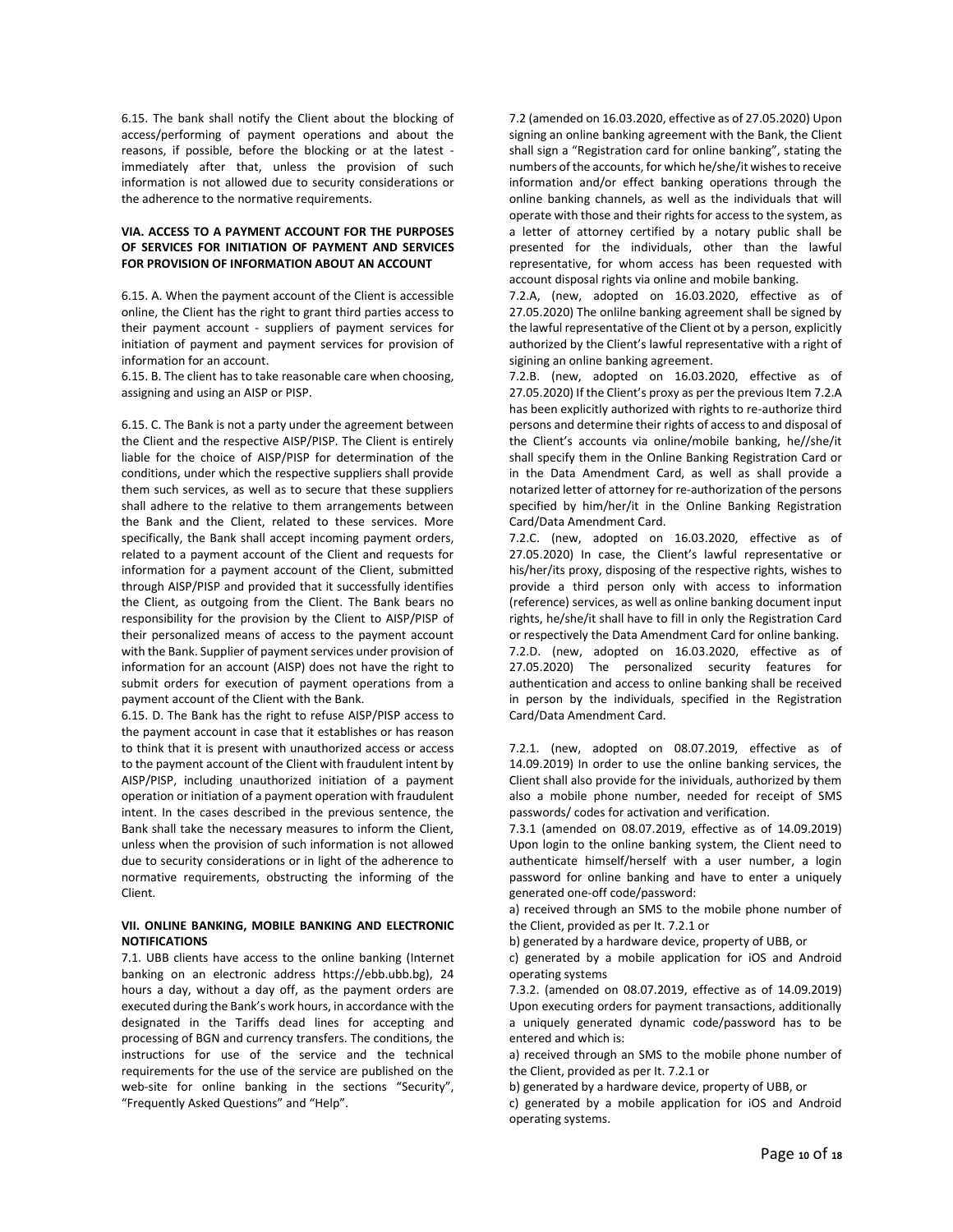7.3.3. (amended on 08.07.2019, effective as of 14.09.2019) Upon intrabank fund transfers between own accounts of the Client, as well as upon payments to accounts of trusted beneficiaries, specified by the Client, the requirement under It. 7.3.2 shall not be applied.

7.4. The signing of the statements of the Client to the Bank before the execution of operations in the system for online banking through the means of identification and signature, in accordance with the specified in Item 7.3.1. and 7.3.2. has the effect of an electronic signature as per the Electronic Documents and Electronic Authentication Services Act (EDEASA), as - pursuant to Art. 13, paragraph 4 of the EDEASA - the Bank and the Client agree that they will consider this signature for handwritten in their relationship.

7.5. (amended on 13.12.2021, effective as of 14.12.2021) Authorization for use of the service for online banking is performed if the requirements of the current General Terms are met. The bank shall be entitled to refuse acceptance of a letter of attorney, containing data which is incorrect, unclear or in discrepancy with such, contained in clauses of other provided documents.

7.6. (amended on 02.09.2019, effective as of 14.09.2019, amended on 08.02.2021, effective as of 15.02.2021, amended on 29.03.2021, in effect as of 30.03.2021, amended on 03.05.2022, effective as of 16.05.2022) Online banking for business clients offers the following services:

- Information for the updated balance of accounts;
- Information for account movements;
- Information for deposits and loans;
- Information on credit cards check of available limits, last monthly statement, last transactions, repayment of utilized credit limit;
- Information for unaccounted card transactions;
- inquiry for POS transactions for legal entities;
- inquiry of initiated direct debit transfer orders;
- information about FX rates;
- ordering of intrabank, interbank and mass payroll transfers, as well as direct debit transfer orders;
- processing of received transfer orders for direct debits; cross-border transfer orders;
- Purchase-sale of currency between accounts of the Client on the Bank's exchange rate for the day;
- Import of files with paid transfers;
- Request for cash desk withdrawals;
- submitting of orders for trade in securities, for which an agreement for brokerage services has been concluded in advance;
- Change of password for access to the system;
- payment of liabilities for local taxes and fees;
- access to and possibility for submitting digital applications and exchange of electronic documents in Digital Portal for Business clients.
- creating and changing a static 3D Secure Code for Internet payment operations with payment cards, issued by the Bank, using Visa Secure/Mastercard Identity Check in accordance with the procedure, envisaged in the General Terms of United Bulgarian Bank AD on the issuance and use of payment debit and credit cards.
- managing the users' access rights to certain services, offered via the online banking on the part of the legal representatives of the Client in Administration menu, as per the stated in Item 7.9A - Item 7.9.D hereof.

7.7. The Bank shall reserve itself the right to add new and amend the above listed services, by informing its clients through the respective channels, listed in item 2.1.

7.8. The Bank has the right to set limits upon the execution of payment operations through online banking and to impose other limitations, as well as to establish additional requirements, including procedural, when this is necessary due to the requirements of the effective legislation or maintenance of a level of security, in accordance with the technical standards and conditions for online banking.

7.9. (amended on 13.12.2021, effective as of 14.12.2021, amended on 03.05.2022, effective as of 16.05.2022) Except in the cases as specified in Art.7.9.B and Art. 7.9.D., each change in the regime of work with online banking is executed after submitting the Data Amendment Card with the necessary changes, signed by the Client or by the duly authorized by them individual if the authorization requirements listed in the current General Terms are met, and deposited in a branch of the Bank or via the Digital portal platform, while observing the UBB AD General Terms and Conditions on the use of Digital portal platform".

7.9.A. (new, adopted on 13.12.2021, effective as of 14.12.2021, amended on 03.05.2022, effective as of 16.05.2022) The legal representative(s) of the Client shall have the option, through the Administration menu, to receive information about existing accesses rights, to create users, to add, change or remove access rights - of the individuals, designated by him/her to use part of the services, offered via UBB Online, respectively via UBB Mobile, on behalf of the client.

7.9.B. (new, adopted on 03.05.2022, effective as of 16.05.2022). Adding and changing of access rights as per Item 7.9.A. to information (reference) services, as well as rights for creating documentsshall be made after filling in the respective data and generating a request in Administration menu, subject to signature by the legal representative(s) of the Client in the manner, as indicated in Item 7.3.2.

7.9.C. (new, adopted on 03.05.2022, effective as of 16.05.2022). Adding and changing of access rights as per Item 7.9.A. to services, related to disposal of the Client's accounts, shall be made after filling in and generating an electronic Data Amendment Card, subject to signature with Qualified Electronic Signature and submitting it at the Bank via the Digital portal platform, while observing the requirements of the UBB AD General Terms and Conditions on the use of Digital portal platform, or depositing it in a branch of the Bank, observing the authorization requirements, listed in the current General Terms, and after having a Power of Attorney presented by the legal representative(s) of the Client in a branch of the Bank, regarding the individual, authorized as per the current Item 7.9.C, as well as stipulating the respective rights.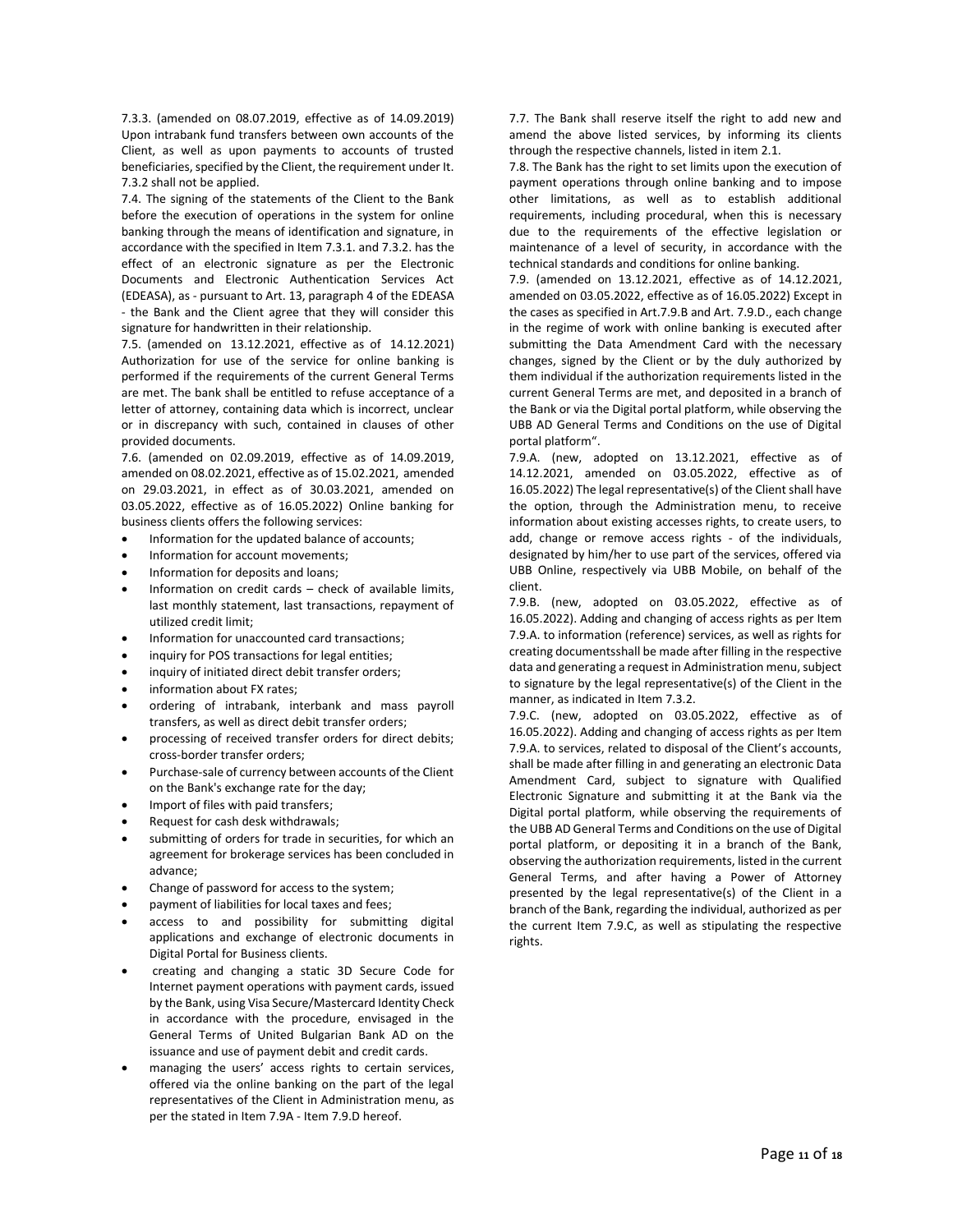7.9.D. (new, adopted on 03.05.2022, effective as of 16.05.2022) The legal representative(s) of the Client shall have the option, in the Administration menu, to remove the access to the online and mobile banking of users, registered in the system. Upon using this functionality, no other rights of the users shall be limited, used for the purposes of representation before the Bank, granted by the lawful representative(s), or by another duly authorized person, including, but not limited to, effecting payment operations in a branch of the Bank. Access of those users to the online and mobile banking can be requested again in accordance with the procedure, as agreed herein.

7.10. Transfers through the online banking channels shall be effected, while observing the following terms and conditions: 7.10.1. Transfers between residents and non-residents, as well as cross-border transfers shall be effected while observing the requirements of the Currency Act and the enactments on its application. In case that in accordance with the effective laws additional documents, apart from the statistical form, are required (document-detailing the reason for effecting the transfer, declarations for financial loan and others), these shall be provided to the servicing branch, from which the Client disposes of its account, by 15.30 h. on the current day;

7.10.2. The bank may demand the provision of additional documents in electronic form or on a hard copy with regard to the execution of a specific transfer order by the Client, in accordance with the requirements of the active legislation.

7.10.3. Payment documents with specified future value date for execution shall be processed on the date indicated in the payment document, as the processing shall be effected automatically one- off at the beginning of the system day, upon ensured sufficient available balance in the account as of the end of the previous day.

7.11. (amended on 16.03.2020, effective as of 27.05.2020) Clients receive information after execution of an operation, as it is their personal responsibility to regularly acquaint themselves with this information.

#### **Mobile banking**

7.12. Upon signing an online banking agreement the Client is being provided with the opportunity to make inquiries on the accounts, requested for access via online banking, as well as to effect particular transactions via the specialized application for mobile devices on iOS and Android operating systems, called mobile banking.

7.13. The instructions and technical requirements on installing and using the application, as well as the comprehensive list of transactions and services, accessible through the mobile application, are described in online banking Channels section on www.ubb.bg, as well as in *Security Recommendations* and *FAQ* sections of the specialized mobile banking application.

7.14. The rules and regulations for online banking in the present General Terms shall also be applicable to the mobile banking, unless indicated otherwise herein or in the online banking agreement.

7.15. In order to activate the mobile banking application, the Client shall authenticate himself/herself by entering his/her user name, login password and code, sent to his/her mobile phone, valid for online banking. For access, inquiries,

registration for services and placing payment orders to the Bank the Client shall authenticate himself/herself by entering the PIN code or finger print and an embedded software token set for the mobile application upon activation.

7.15.A. (new, adopted on 05.07.2021, in effect as from 22.11.2021). The app ensures an opportunity for the Client to become informed of and to allow the effecting of payment transactions in the manner, stated in Art.7.15, under payment documents, created in the online banking functionality by persons, to whom document creation rights have been granted in accordance with the procedure, stated in the present General Terms.

7.16. The signing of a Client's instructions to the Bank during the execution of operations through the mobile banking application via a PIN code or a fingerprint login shall have the effect of an electronic signature within the meaning of the Electronic Document and Electronic Authentication Services Act (EDEASA), as, on the grounds of Art. 13, Para.4 thereof the Bank and the Client shall agree that in their mutual relations they shall deem such signatures handwritten.

7.17. In case the Client operates with the specialized application through a compromised (rooted or jailbroken) device, upon each and every login in the application there will be a warning message on the screen of the device. The Bank shall not be held liable for payment operations, effected through using the specialized application from a compromised (rooted or jailbroken) device.

#### **Electronic notifications**

7.18. (With effect from 01.07. 2019) The Bank's clients may subscribe for the Electronic Notifications service at a branch of the Bank. Through this service they will receive information via SMS/Viber/e-mail for their account movements and monthly account balances and via SMS/Viber for transactions with bank cards, as by submitting the request they also acknowledge acceptance of the terms and conditions for using the service, integral part thereof.

7.19. (With effect from 01.07.2019) A fee shall be due for the sending of SMS/Viber messages as per the Bank's Fees and Commissions' Tariff. The Bank reserves its right to send a determined by it number of free-of charge SMS messages to the mobile phone number, stated by the Client to the Bank, concerning transactions with bank cards, as the Client shall be entitled at any time to explicitly refuse their receipt at a branch of the Bank.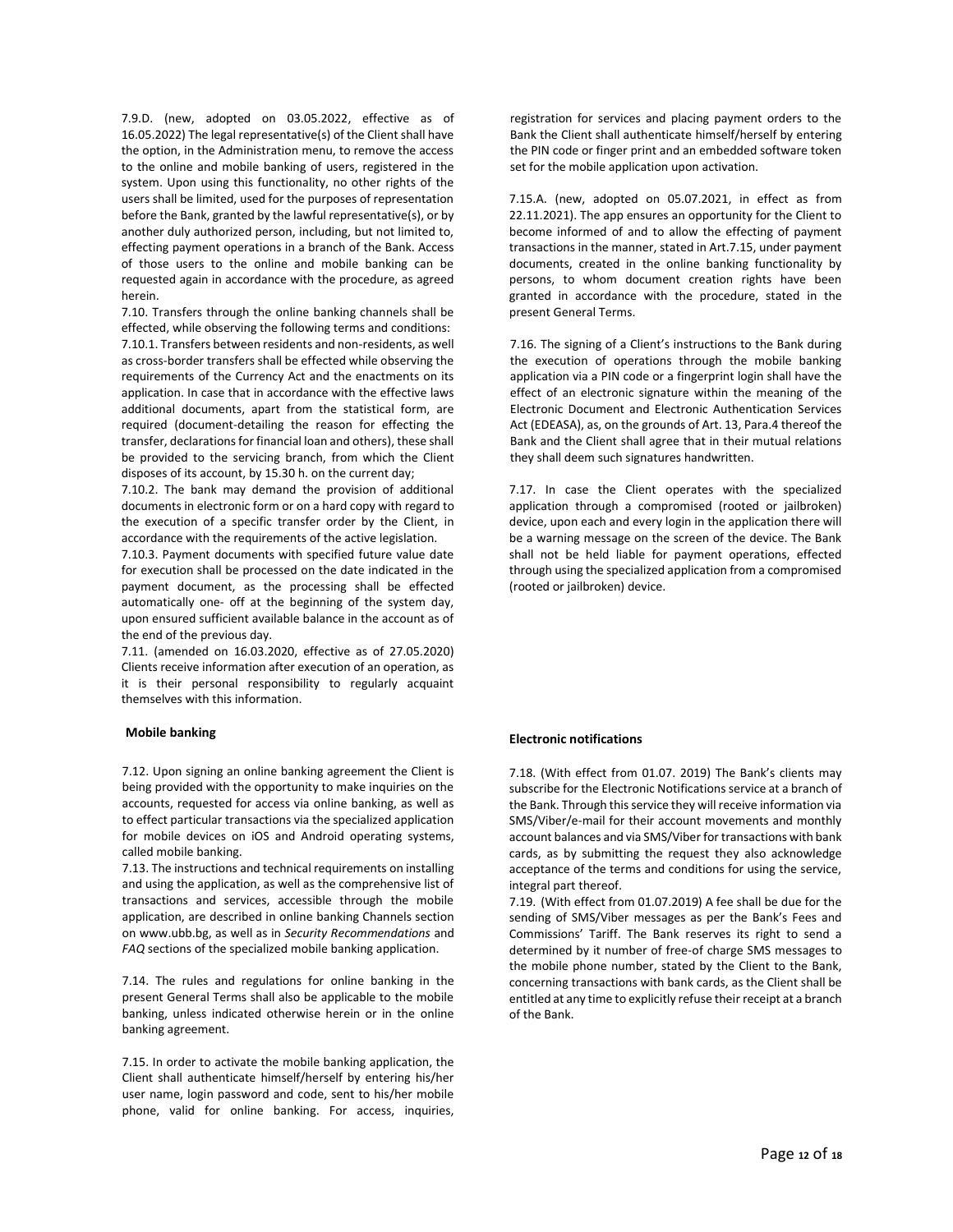7.20. (new, adopted on 05.07.2021, in effect as of 22.11.2021). Clients of the Bank, who are Cardholders of bank cards, issued to accounts of Business clients, and have a concluded agreement with the Bank for online banking and an activated specialized mobile device application for mobile banking - UBB Mobile, may activate a functionality in UBB Mobile for receipt of push notifications for transactions, effected with a debit/credit card(s), issued to the account, at an ATM or POS terminal device, thus accepting the terms and conditions on using the service. Within the meaning hereof, a push notification shall be a notification in the form of a short message, sent by the Bank to the Client and displayed on the screen of the mobile device, where UBB Mobile application is installed and activated. In this case, the Account Holder shall explicitly accept and agree that upon activation by the respective Cardholder of the push notifications for card transactions for an already subscribed for paid notifications debit/credit card, free of charge and paid SMS/Viber messages for transactions effected with that card shall no longer be sent. Upon deactivation of the push notifications for that card, sending of free of charge and paid SMS/Viber messages shall not be renewed automatically, however, the client may renew it in a branch of the Bank, via the Online banking or through the Bank's Client Contact Center. For remaining purchased, but unused, SMS or Viber messages, they can also be used after the renewal until fully spent.

**VIII. (deleted, with effect from 27.05.2020)** 

#### **IX. RESPONSIBILITIES OF THE PARTIES**

#### **General provisions**

9.1. The bank shall not be held responsible for deals and legal relations, with regard to which the respective payment instrument or bank account is being used. The client shall be held responsible for all actions and obligations, originating from the use of a payment instrument or a bank account, including after terminating the agreement.

9.2. The Client shall be obliged to use the bank account, opened by the Bank, or the payment service, provided by the Bank, in compliance with the effective legislation, these General Terms and the applicable special terms for the respective bank account or payment service. The Client shall be obliged to act with due care, as she/he shall neither use the bank account or payment service, nor shall he/she permit third parties to use those for performing actions or achieving goals that are prohibited by law or may infringe upon the Bank's reputation.

9.3. In case of imposing restrictions on the part of local or foreign government authorities, which impede the effecting of a transaction and block the latter, UBB AD shall inform the Client immediately as well as render him/her the necessary assistance.

9.3.1. UBB AD shall not be held liable for transaction amounts, blocked due to order of either local or foreign government authorities, in accordance with imposed restrictions.

9.4. The Bank shall be entitled to block at any time the utilization of the account by the Client, including blocking entirely or partially the available funds in the account, as well as the payment instruments, used to access the account, in case of information that funds have been received in the account as a result of a fraud. For this act of the Bank the Client gives her/his unconditional and irrevocable consent by accepting these General Terms and signing the account agreement.

9.5. The Client shall be held responsible for orders, submitted by individuals, who have not been duly authorized through the Client's fault, such as: for example, who have presented a letter of attorney, compiled by the Client and containing vague provisions or individuals, to whom a payment instrument has been provided by the Client, which instrument is intended for personal use only.

9.6. The user of payment services, who has ordered the payment, shall be held responsible for the consequences occurred as a result of the wrongful or imprecise filling in of payment documents. Upon submission of an order for mass payroll to its employees, the client shall bear responsibility for the full correspondence between the submitted file/list of the employees' data and the completed payment order.

9.7. The Bank and the Client shall not be held responsible for the non-performance on their obligations in relation to an agreement for using a payment instrument or a payment account, having occurred as a result of extraordinary technical reasons, such as information systems' failure, communication lines' disruption, electricity outage and others, as well as in case of extraordinary circumstances, such as natural disasters, general strikes, technical malfunctioning, which are beyond their control.

9.8.1. (amended on 02.09.2019, effective as of 14.09.2019) The bank shall not be held responsible, in case a payment operation has been refused due to technical or communication reasons in the systems of other operators, banks or other entities, involved in the payment process. 9.8.2. (deleted, with effect from 27.05.2020 )

9.9. In the cases of remote submission of payment orders, the Bank shall maintain an archive of the conversation with the Client and all initiated operations through the respective

channels. As a proof in case of chargebacks the archived data for each effected operation shall also be reviewed. 9.10. In case of a disputed payment operation on the part of

the Client, the latter shall bear the burden of proof that either its execution has not been authorized by it and/or that the operation has been imprecisely executed by the Bank. The Bank and the Client shall agree that in the cases when the Bank has registered utilization of a payment instrument through its personalized security features, those shall be considered sufficient evidence that the payment operation is authentic and has been authorized by the Client, unless proven to the contrary by the latter.

9.11. In the cases when the Bank is held responsible for imprecisely effected, erroneous or unauthorized operations, in order to engage its responsibility, it is a mandatory condition for the Client to have informed the Bank without unjustified delay of the imprecise, erroneous or unauthorized transaction, after receiving information about its effecting.

9.11.1. Notification without unjustified delay shall mean the same will be done no later than 1 (one) day from the moment when the Client has found out for the executed, but unauthorized by them transaction;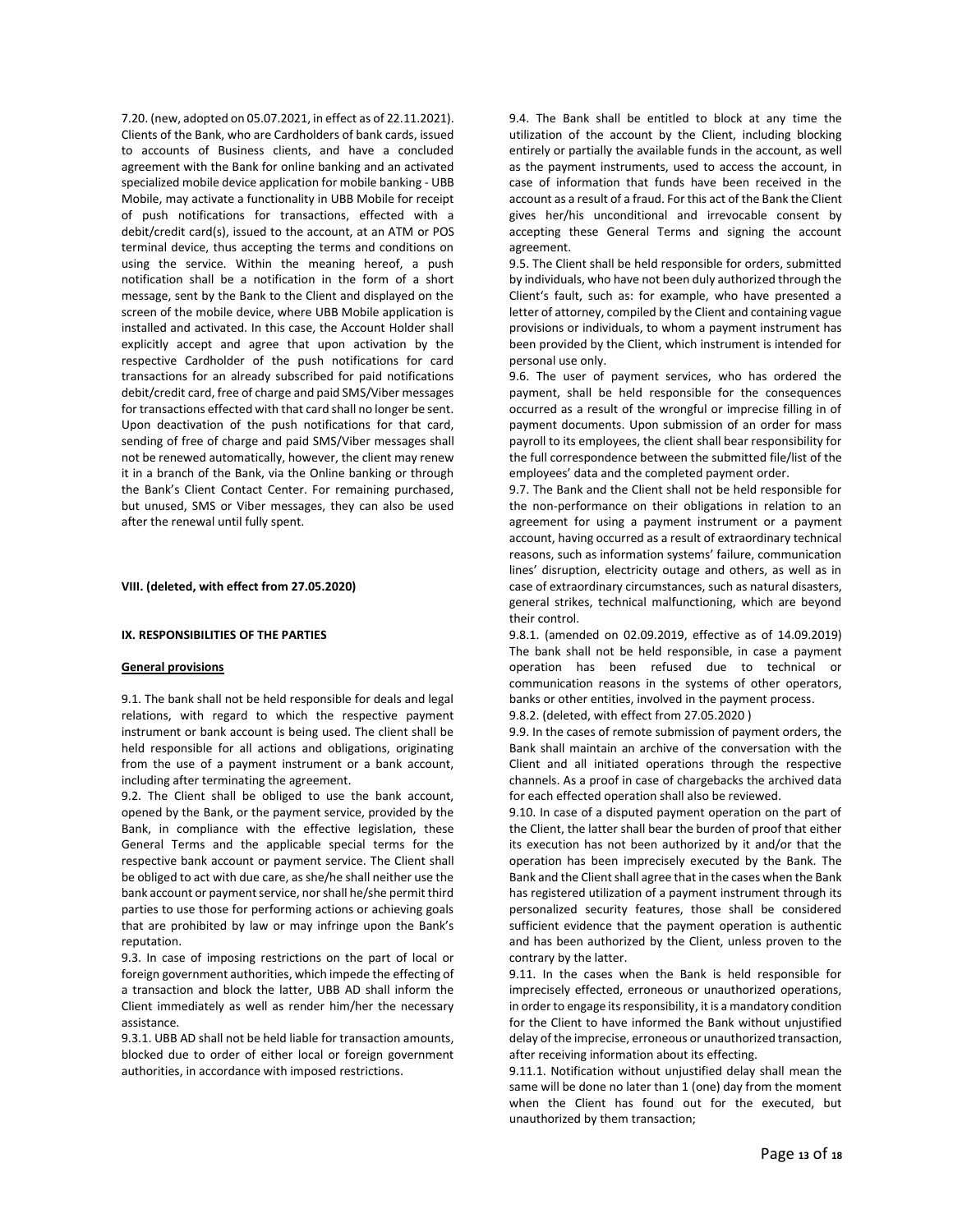9.11.2. In the cases when the Client has concluded an agreement for online banking with the Bank, unjustified delay shall be considered the expiry of more than 1 (one) day of effecting the disputed payment operation.

9.11.3. In all cases unjustified delay shall be considered the expiry of more than 14 (fourteen days) from the moment, in which the Client has received or respectively could have received (had such option been chosen) a statement on the movement on its account.

9.12. The Bank shall be held responsible for the damages, inflicted upon performing of unauthorized or imprecisely effected operations upon the use of a payment instrument, on condition that all individuals, using payment instruments on behalf of the Client, have performed on their obligations for protecting the personalized security features of the payment instruments and their obligations, listed in the current General Terms.

9.13. The Bank shall not be held responsible, in case representatives/ employees of a Business Client have acted with the aim to commit fraud or they have not observed their obligations for protecting the payment instrument and/or of its personalized security features and/or and the timely informing due to malice or utter negligence. Utter negligence shall mean the following non- exhaustively listed cases of failure to protect either the payment instrument and/or its personalized security features on the part of the Client:

9.13.1. The Client has failed to observe the requirements and the recommendations of the Bank, described in Security Section, published at the online banking page or the security recommendations, described in the Mobile banking application, with regard to payment operations, effected through online or mobile banking. The Client is obliged to inform himself/herself on a regular basis about amendments and supplements to those recommendations, as well as to observe them;

9.13.2. The Client has allowed the disclosure to and utilization by a third party of the former's means for electronic authentication, described in detail in Item.7.2 and 7.3 with regard to payment operations, effected through online banking.

# **Imprecisely ordered payment operations – imprecise unique identifier (international bank account number – IBAN)**

9.14. The Bank shall not be held responsible for reimbursement of the amount of a payment operation in case of a valid, but incorrectly stated unique identifier on the part of the payer. In this case the Bank shall employ reasonable efforts in view of reimbursing the amount of the payment operation, for which the Client shall owe a fee, as specified in the Bank's Tariff, irrespective of the reimbursement efforts' outcome.

### Imprecise text data

9.15. In the cases when imprecise text data has been stated upon effecting a fund transfer, the stated unique identifier (IBAN, with respect to bank accounts) shall have a priority.

### **Imprecisely and wrongly effected payment operations**

9.16. The bank shall be held liable for consequences, occurred as a result of imprecisely effected orders of the Client.

9.17. When as a result of imprecisely effected by the Bank, but correctly filled in payment order, an account with an account holder, different than the stated in the payment order, has been credited, the Bank shall reimburse to the payer the amount of the imprecisely effected payment operation by the next business day, after it has been notified by the payer or after it has established the error itself, by initiating a rectification transfer through the beneficiary's provider of payment services.

9.18. In case the client is a beneficiary of an imprecisely effected transfer, as a result of error of another payment institution, the Bank shall be entitled to effect a rectification transfer upon the request of the payer's provider of payment services within one month of the date, on which the payer's provider of payment services was informed of the error. The Bank shall make the correction within 5 days of receiving the rectification request from the payer's provider of payment services.

#### **Operations unauthorized by the user of payment services**

9.19. In case of a payment operation disputed by the Client, the Bank shall refund to him/her the amount subject to the unauthorized operation if it has been informed by the Client about the aunauthorized payment operation in line with these General Terms and if the Client has proven that the payment operation has not been authorized by him/her and/or has been performed inaccurately by the Bank in accordance with Item 9.10. of this Section. The Bank shall not be held liable for, nor shall it reimburse amounts to Clients, when the latter have failed to observe their obligations for safekeeping the payment instrument and/or its personalized security features and/or the timely notification due to malice or utter negligence.

9.20. The Bank shall refund to the Client the value of the unauthorized operation and when necessary, shall restore the account of the Account Holder to its state preceding the unauthorized operation, in accordance with the stated in this section, within a period of up to 40 (forty) days of receiving the notification.

9.21. The Bank shall ensure to the Client the possibility of informing it of unauthorized transactions at any time night and day, including on non-business days.

9.22.1. In case unauthorized transactions have been effected after the moment of notification, the Client shall not bear any financial damages, unless it has acted through fraudulent means.

9.23. (amended on 16.03.2020, effective as of 27.05.2020) The establishing of malice or utter negligence in relation to observing the Bank's instructions for protection of the payment instrument may also be effected through: investigation by the Bank; through litigation; upon investigation by police authorities or through other appropriate methods. The Client shall provide its consent to render full cooperation for clarifying the circumstances subject to check.

9.24. In case of unsubstantiated chargebacks on the part of the Client, proven through the respective procedure, for transactions, actually effected by it or contesting the amount of such transactions, the Bank shall be entitled to terminate its relations with the Client, with regard to any used product, including also by making several or all of its receivables from the Client callable ahead of schedule.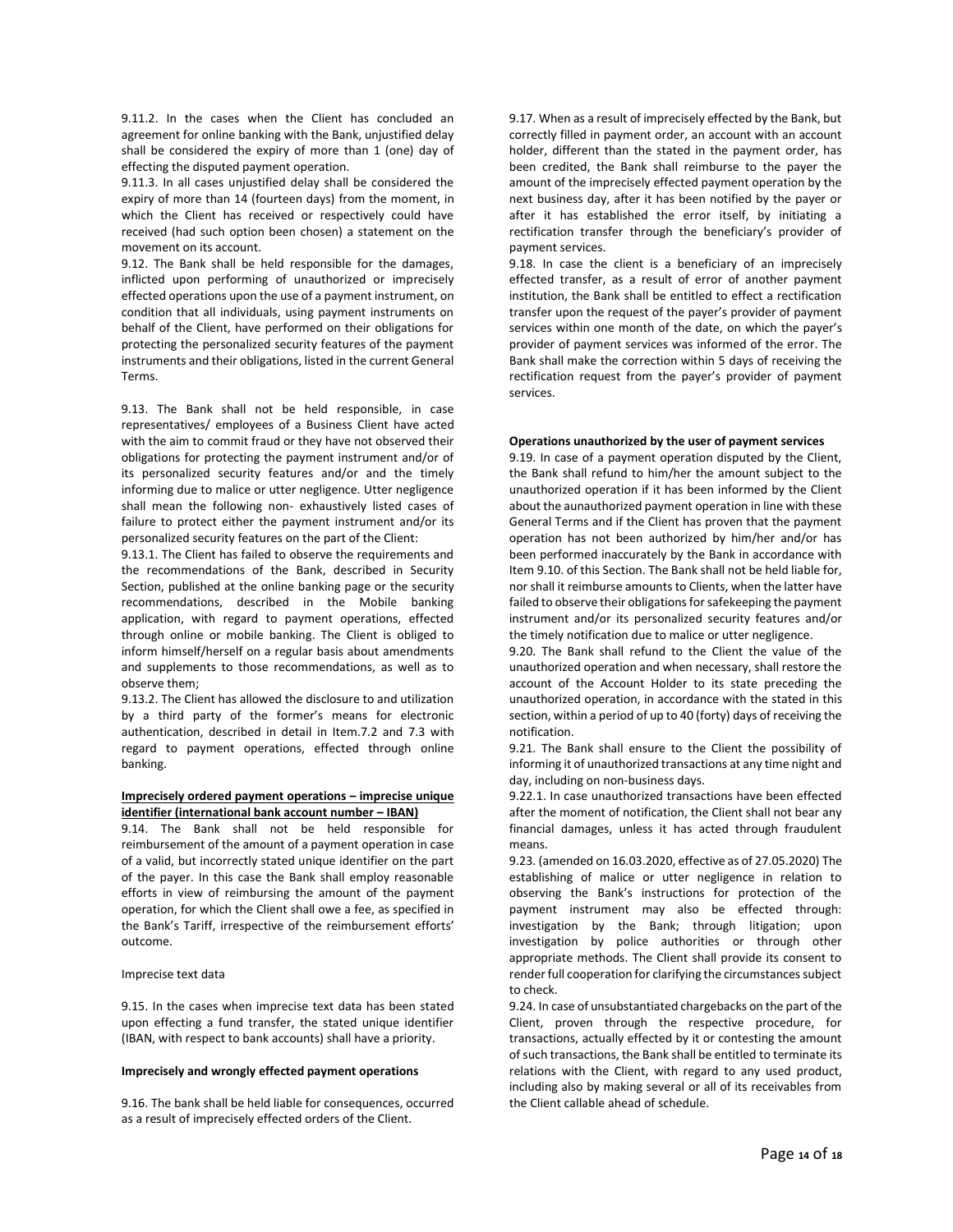### **X.TERMINATION AND CANCELLATION OF AGREEMENTS FOR ACCOUNTS AND PAYMENT INSTRUMENTS**

### **Terminating an account agreement**

10.1. In case the particular account agreement does not have a specified period or a special condition for termination, the Client may terminate the account agreement at any time without notice, on condition that, it does not have liabilities to the Bank, distrainment imposed on the account, nor are the receivables thereunder collateral under a loan used by the Client or a third party. For the purpose the Client shall submit in any branch a request for account closing, according to a sample form of the Bank.

10.2. (deleted, with effect from 01.11.2019)

10.3. The bank may close an account, as follows:

10.3.1. with a written advance notice of 14 (fourteen) days, without providing the arguments for its decision, sent to the most recent address provided by the Client. In case the client is not found twice on different days at the address, the advance notice shall be considered as delivered.

10.3.2. after expiry of the period, for which the account has been opened or occurrence of a resolutive clause, specified in the agreement.

10.3.A (new, adopted on 11.11.2019, effective as of 25.11.2019). Upon terminating a current account agreement, all deposits opened thereto shall be terminated as well.

#### **Termination of an agreement for online banking**

10.4. The agreement for online banking is signed for an indefinite period of time. The agreement shall specify a period for termination with a notice by either the Client or the Bank. 10.5. In case of submitted notice for termination of the agreement, the Bank shall execute the operations ordered by the Client before receiving the notification.

10.6. Upon termination of the agreement the Client shall be obliged to return all devices, received from the Bank in relation to using the payment instrument. Upon termination of the electronic banking agreement, the access to the profile through the Mobile banking application shall be terminated as well.

10.7. (deleted, with effect from 27.05.2020) 10.8. (deleted, with effect from 27.05.2020 )

### **Termination of contractual relations with regard to payment services**

10.9. (amended on 11.11.2019, effective as of 25.11.2019) The bank shall be entitled to terminate the agreements for one or all accounts of a certain client and terminate the other agreements for payment services upon non-performance on obligations, specified in the current General Terms, the particular agreement with the Client, breach of obligations under another agreement, signed with the Bank or obligations of the Client, stipulated in the effective legislation, when these obligations concern the relationship between the Bank and the Client. The specific grounds (and not only limited to those) may be as follows:

10.9.1. Providing by the Client of incorrect, imprecise or incomplete data to the Bank, irrespective of the legal relations between the Bank and the Client;

10.9.2. A representative of the Client shows bad manners in his/her relations with the Bank (behaves rudely, arrogantly, smears the bank's good reputation etc.);

10.9.3. The reputation of the Client in public is controversial or according to the Bank there is sufficient data, that the Client breaches the effective laws.

10.10. (amended on 11.11.2019, effective as of 25.11.2019) In case of termination as per Item 10.9, the Bank shall inform the Client, with which the former shall provide the latter with a reasonable period for disposing of the remaining account balances, returning of devices, property of the Bank etc.

### **Cancellation of agreements for accounts /payment instruments**

10.11. (deleted, effective as of 25.11.2019)

10.12. (amended on 25.05.2021, effective as of 28.05.2021) The Bank has the right to close an account of a Client, who has not paid the fee for its maintenance over a 6 (six)-month period..

10.13. (new, adopted on 11.11.2019, effective as of 25.11.2019). Upon termination of a current account agreement on the part of the Bank pursuant to Item 10.3.1, Item 10.3.2 and Item 10.9, the Bank shall accrue a fee for storage of cash funds on the available balances in the terminated account/s, which the Client has not disposed of after the termination, in amount specified in the Fees and Commissions Tariff for Business Clients.

# **XI. GUARANTEEING OF DEPOSITS**

#### **Guarantee amount and scope**

11.1. The aggregated available funds on all deposits, opened in the name of a Client, irrespective of the currency, in which they have been opened, are guaranteed in amount up to BGN 196 000 (one hundred ninety six thousand leva).

11.2. In case the deposits opened by the Client are more than one, in order to define the total amount of the Bank's obligation, all amounts in those shall be summed up. Amounts in foreign currency shall be paid in their BGN equivalence, calculated at the BNB's exchange rate for the day, determined by the Bank Deposits Guarantee Fund (the Fund) as the initial date for repayment of the guaranteed amounts of deposits.

11.3. In case there is an account in favour of a third person/entity, entitlement to receive a guarantee under the account shall have the person/entity, in whose/which favour the account has been opened (the beneficiary), unless the agreement provides for otherwise.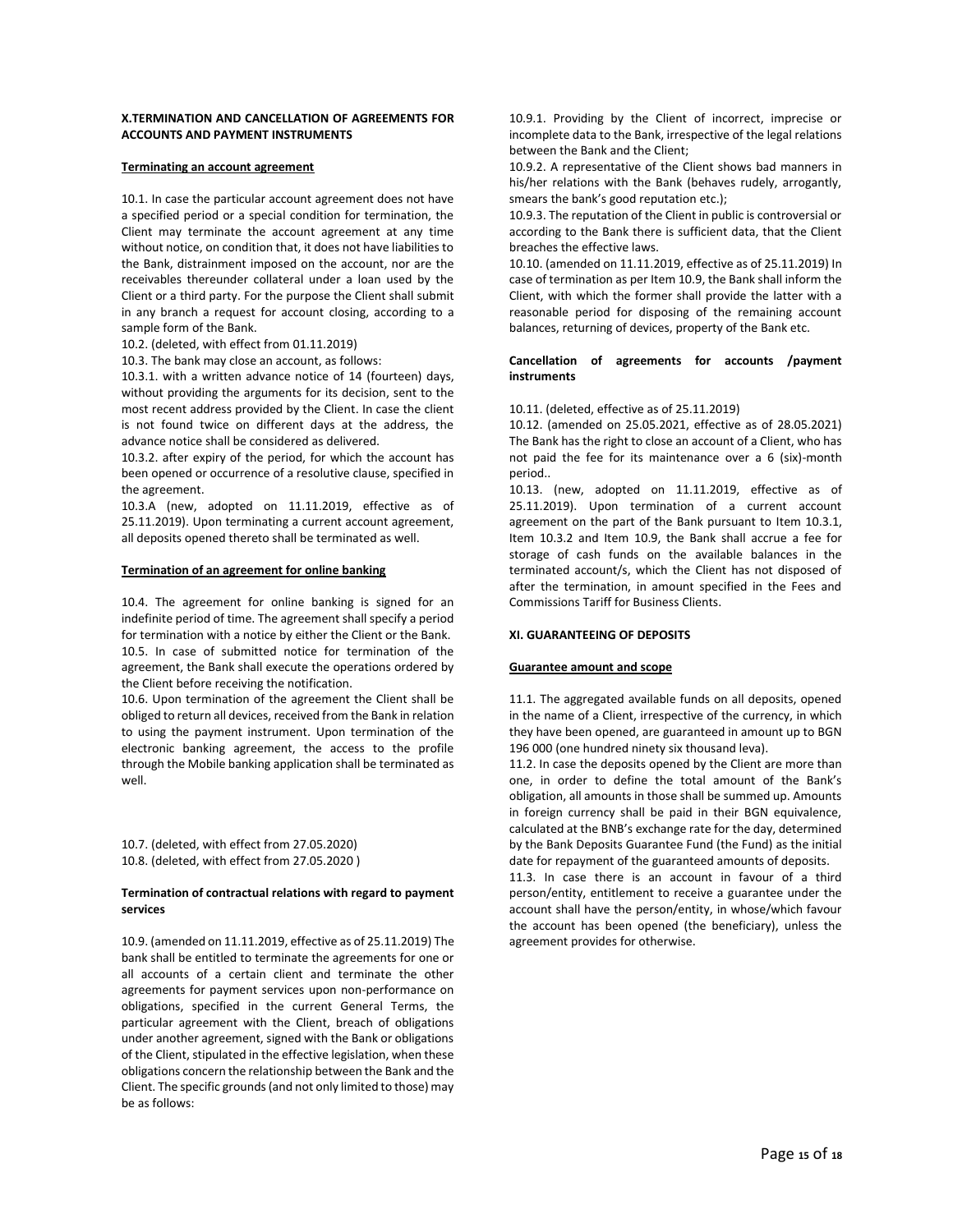11.4. The Bank shall provide the Client with basic information about the guaranteeing of its deposits, the amount of the guarantee and the applicable deposit guarantee mechanism, by providing a Depositors' Newsletter, being an integral part of the account agreement. The newsletter shall contain updated information as of the date of signing the agreement, as its parameters may be changed upon amendments to the legislation. The Bank shall undertake to maintain up-to-date information about the guaranteeing of deposits, which information shall be displayed on the information boards in its branch network, as the Client shall undertake to keep himself/herself periodically informed from them.

Accounts not covered by the guarantee

11.5. Guaranteed amounts of deposits with the bank shall not be paid to:

- Other banks, when the deposits have been opened on their behalf and at their expense;
- Financial institutions, pursuant to Art. 3 of the Credit Institutions Act;
- Insurance and reinsurance companies under Art. 8 of the Insurance Code;
- Pension insurance companies as well as compulsory and voluntary pension insurance funds;
- Investment intermediaries;
- Collective investment schemes, national investment funds, alternative investment funds and special purpose vehicles;
- Budget organizations under  $\S$  1, Item 5 of the additional provisions of the Public Finance Act;
- Investor Compensation Fund, the Bulgarian Deposit Insurance Fund and the Guarantee Fund under Art. 287 of the Insurance Code.

11.6. No guarantee shall be provided for deposits having originated from or related to deals or actions constituting money laundering within the meaning of Art. 2 of the Measures Against Money Laundering Act, or financing of terrorism within the meaning of the Measures Against the Financing of Terrorism Act, established by a final judgment.

11.7. Deposits shall not be paid if their holder has not been identified pursuant to Art. 3 of the Measures Against Money Laundering Act as at the date of issuance of a deed under Art. 20, Para. 1 of the Bank Deposits Guarantee Act.

Mechanism for guaranteeing deposits and procedure for payment

11.8. In case of revoking a license for carrying out banking activity, the Fund shall pay the liabilities of the Bank to the Client up to the guaranteed amounts. The payment shall be made through one or more banks specified in a list by the Management Board of the Fund.

11.9. Within a period of not later than two business days prior to initiating the payment of amounts, the Management Board of the Fund shall be obliged to announce in at least two central daily newspapers and on its website the date as of which the Bank's depositors will be able to receive payments from the Fund, as well the bank or the banks through which these payments will be made.

11.10. The Fund shall provide the Bank's depositors with access to the amounts subject to reimbursement under the guaranteed deposits not later than 7 business days from the date of issuing a deed under Art. 20, Para. 1 of the Law on Bank Deposits Guarantee.

11.11. In case of extraordinary circumstances provided for in the Bank Deposits Guarantee Act, this deadline may be extended when:

11.11.1. The depositor has no exclusive right over the funds in the account, as the entitlement to receive payment from the Fund lies with the person in whose favor the deposit has been made, unless otherwise provided for in the agreement and on the condition that the latter person has been identified or may be identified prior to the date of issuance of a deed under Art.20, Para. 1 of the Bank Deposits Guarantee Act, but not later than three months as of the date of the deed's issuance; 11.11.2. It has not been established whether a certain person has the legal right to receive the guaranteed amount of the deposit or in case the deposit is subject of a legal dispute; in these cases the deposit shall be reimbursed within 7 business days from the date of notifying the Fund about the settlement of the dispute or the ascertainment of the legal right;

11.11.3. The deposit is subject to restrictive measures imposed by the government or international organizations; in these cases the deposit shall be paid within 7 business days from the date of notifying the Fund about the termination of the effectiveness of the restrictive measures;

11.11.4. The Fund shall reimburse the guaranteed deposits to a branch of a Bulgarian bank in another Member State, but not later than 20 business days from the date of issuance of a deed under Art. 20, Para.1 of the Bank Deposits Guarantee Act.

11.12. In order to receive the guaranteed amount, the Client shall visit the Bank determined to effect the payment, as well as present a valid identity document and sign a declaration certifying that he/she is not a spouse or a relative, in a direct or collateral line of descent up to second degree included, to individuals falling into some of the categories of management, ownership or control of the bank.

11.13. The Bulgarian Deposit Insurance Fund shall not owe any interest on the guaranteed amounts.

11.14. Any person who claims to be a depositor but has been refused to be reimbursed with amounts of the deposit within the amount under Item 11.1. and within the deadlines under Item 11.10. or Item 11.11., or who disagrees with the amount of the sum reimbursed to him/her, may file its objections in writing within a period of up to three months from the initial date of payment of the guaranteed deposits, with the conservator, temporary administrator or special manager, liquidator, temporary trustee in bankruptcy or trustee in bankruptcy of the bank. The conservator, temporary administrator or special manager, liquidator, temporary trustee in bankruptcy or the trustee in bankruptcy shall render their statement on the objections within a period of 7 days from their receipt. In case the objection is disallowed, the person may claim his/her rights pursuant to the Civil Procedure Code.

**XII. PERSONAL DATA**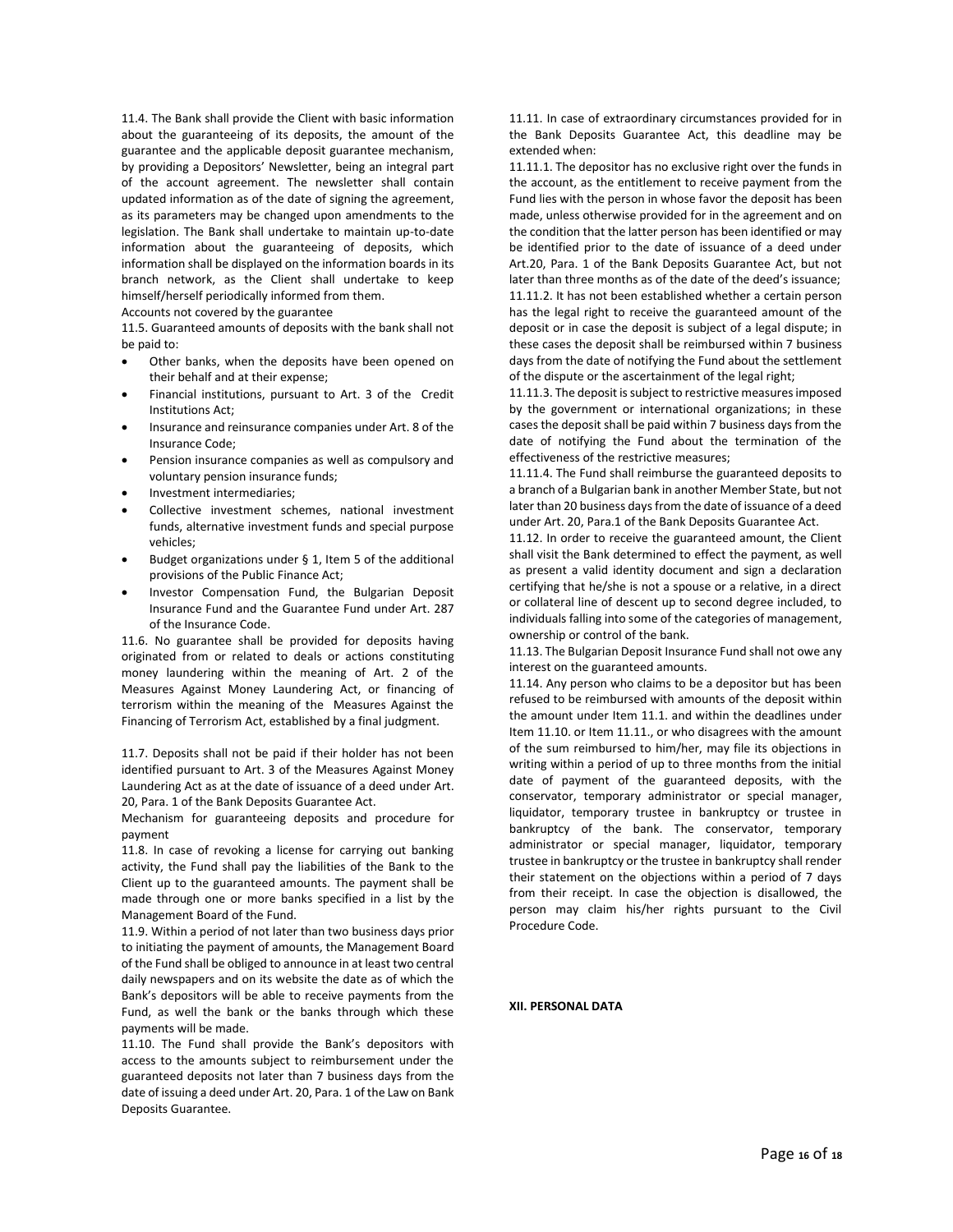12.1. The Bank shall process the personal data of the legal representative of the Client by virtue of and in accordance with the Personal Data Protection Act (PDPA) and Regulation (EU) 2016/679 of the European Parliament and of the Council dated 27 April 2016 on the protection of natural persons with regard to the processing of personal data and on the free movement of such data, and repealing Directive 95/46/EC (General Data Protection Regulation). By signing a contract for opening an account, issuance of a card, using online banking services or another payment service, incl. the services of the Client Contact Center, the Client declares that he/she has read the document Information of UBB AD on Personal Data Processing, which is available on the Bank's website [www.ubb.bg](http://www.ubb.bg/) and in the Bank's offices and branches, and that, through this document, he/she has obtained information:

12.1.1. about UBB AD as a personal data controller and how to contact the Bank's data protection officer;

12.1.2. about his/her rights with regard to the processing and protection of personal data and how to exercise them, incl. information about his/her right to receive information about the type of data concerning him/her which are processed by the Bank and about their source in case they have not been collected from him/her; his/her right to request from the Bank to delete, correct or limit the processing of his/her personal data whose processing is inaccurate or unlawful**;** the right of portability of its personal data; his/her right to object against the processing of his/her personal data when this is done based on a legitimate interest of the Bank; his/her right to withdraw his/her consent for processing of his/her personal data for certain purposes, as well as about his/her right to file a complaint to the Commission for Personal Data Protection in its capacity of a supervisory body within the meaning of the General Data Protection Regulation;

12.1.3. about the necessity of processing his/her personal data and the possible consequences in case he/she does not provide these data;

12.1.4. about the grounds for processing his/her personal data, incl. information that the Bank will not process his/her personal data for preparing a client profile and for offering personalized products or services directly without his/her explicit consent;

12.1.5. about the purposes for which the Bank processes his/her personal data obtained under the conditions of the specific Agreement, incl. together with his/her other personal data which the Bank has lawfully obtained from third parties, incl. other personal data controllers, as well as about the right of the Bank to process his/her personal data after it ceases to provide payment services when this is necessary in order to fulfill a statutory obligation of the Bank or to protect its lawful interests in other cases provided for by the law.

12.1.6**.** about the recipients to whom his/her personal data may be provided by the Bank in cases provided for by the law – other personal data controllers or personal data processors acting on behalf of the Bank, incl. but not limited to: state and municipal bodies and institutions, insurance and health insurance companies, credit registers and bureaus, persons specialized in risk analysis and assessment, collection of receivables or preventing and finding illegal actions, including crimes; about possible provision of his/her personal data by the Bank in third countries in line with the legislative requirements, incl. performing electronic cross-border transfer of data necessary for effecting international transactions, by providing these data to operators of payment system sand other persons specialized in processing transactions with payment instruments;

12.1.7. about the periods for which the Bank stores his/her personal data.

# **XIII. FILING COMPLAINTS AND RESOLVING DISPUTES WITH CLIENTS**

13.1. Each Client may file a complaint in relation with the hse of payment services in the most convenient for them way: In each UBB branch; through the bank's web-site; at the Record keeping at the UBB Head Office.

13.2. The complaint may be filed on a standard form of the Bank, as the Client shall mandatorily state: at least two names, Personal Identity Number, exact address, telephone /e-mail for contact, manner of receiving a reply and a signature, as well as an entry number of a complaint, submitted before the Ministry of Interior, resulting from illegally performed actions by third parties.

13.3. Within a seven-day period the Bank shall reply in the manner, indicated by the Client, or inform the Client of the period, within which he/she shall receive a reply, in the cases of factual or legal complexity, as for example – collecting of information from payment institutions or other third parties, initiated penal proceedings on the reviewed case and others.

13.4. In case the Client disagrees with the decision of the Bank and the reaching of agreement is impossible, it may refer the dispute to the competent Bulgarian court.

13.5. In case that a Client has submitted a report to the Ministry of Interior, including when he/she has granted consent for disclosing facts and circumstances that comprise bank secrecy, the Bank shall assume that it may disclose the necessary information /respectively, bank secrecy/ before the Ministry of Interior authorities in relation to duly disclosing of illegally performed actions.

#### **FINAL PROVISIONS**

§1. To all unsettled issues the provisions of the effective laws of the Republic of Bulgaria shall apply. By virtue of Art. 48, Para 2 of the Payment Services and Payment Systems' Act (PSPSA), the Bank and the Client agree that the provisions of Art. 56 and Art. 58 of PSPSA shall not be applied with regard to the relations between them.